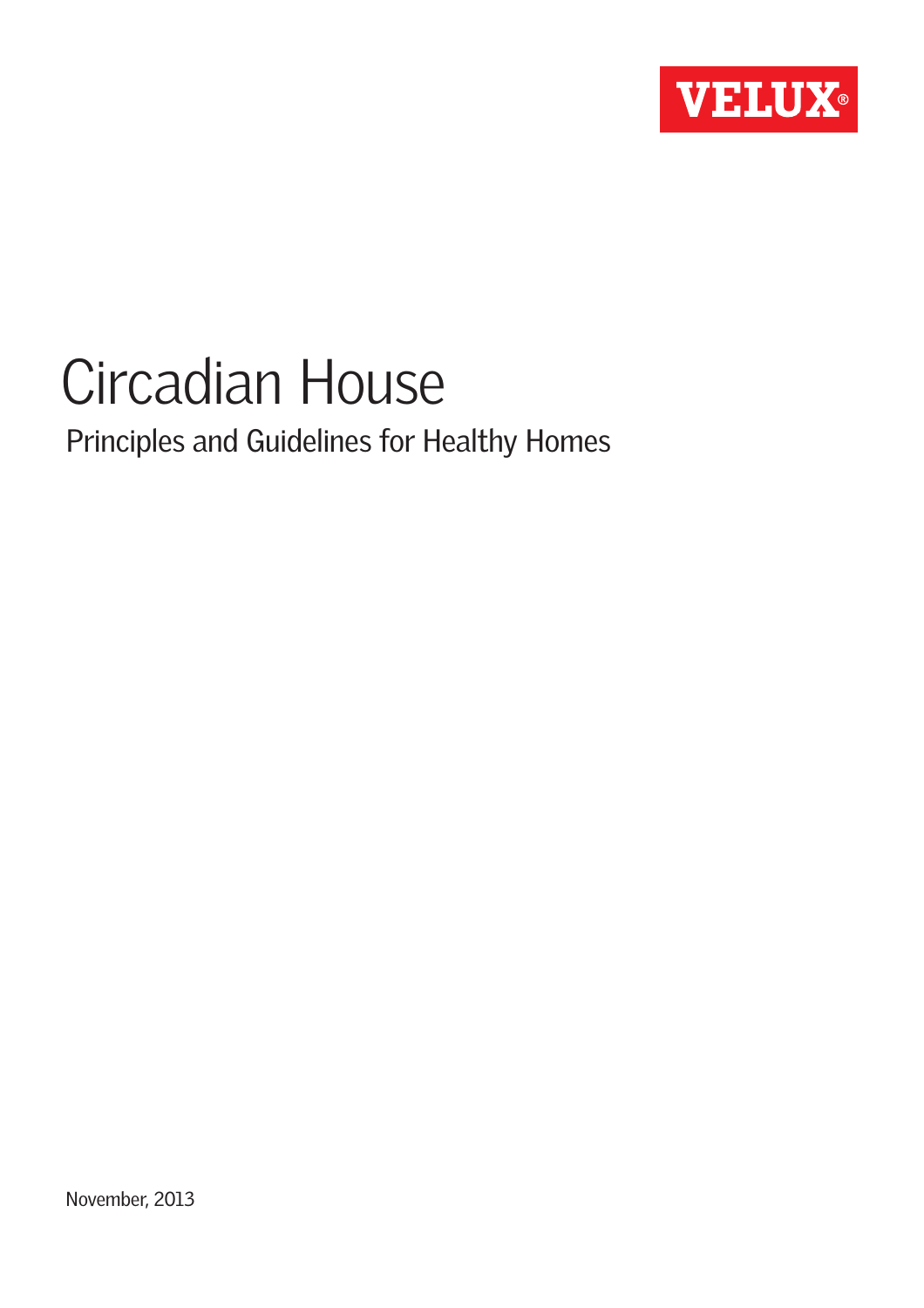### Contents

| 3  |
|----|
| 4  |
| 4  |
| 5  |
| 6  |
| 6  |
| 6  |
| 7  |
| 8  |
|    |
| 9  |
| 10 |
| וו |
| 12 |
| 13 |
| 14 |
| 15 |
| 16 |
|    |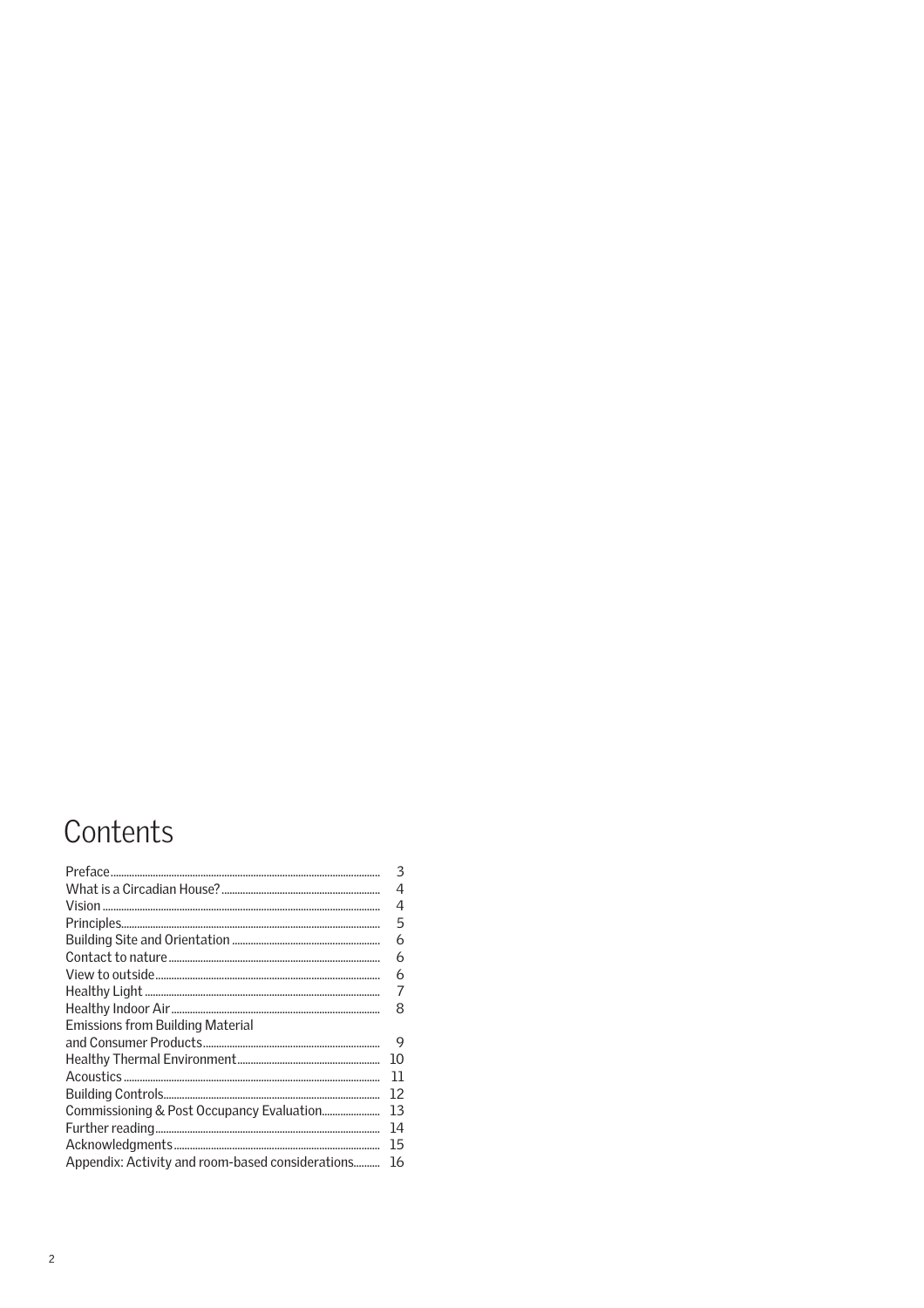## Preface

Much focus on sustainable buildings has been on energy aspects. However, health is the most precious resource we have, and energy is only one aspect of sustainability. A primary goal for sustainability should be to sustain good health and a healthy living environment. This was the starting point for a series of workshops with international experts initiated by the VELUX Group, based on a wish to start a discussion on how to create healthier homes.

This document describes a comprehensive vision to realize healthy homes that support the different biological needs of their occupants, in particular including their circadian rhythms and sleep-wake cycles. It is based on discussions and findings of 5 workshops; "Light and circadian rhythms" (WS 1), "Indoor climate" (WS 2), "The historical perspective" (WS 3), "What to monitor and how" (WS 4) and "How to wrap-up the specifications" (WS 5). The workshops were carried out by scientists and consultants specialized in healthy buildings, indoor environment, architecture and planning from November 2012 to August 2013.

Today, most residential buildings are designed or renovated in order to achieve a better energy performance. We acknowledge that there is an urgent need to transform our building stock to a better energy performance level, e.g. by increasing thermal insulation, installing better energy performing windows and improving energy efficiency of heating, cooling and ventilation

systems. On the other hand, improving the energy performance of buildings should not result in a negative impact on health, wellbeing and comfort of building occupants. A successful design or redesign of a residential building should aim at the best health and comfort performance in addition to good energy performance. It is important to remember that dwellings are primarily meant to provide a safe and enjoyable living environment for their inhabitants. In that context, it is also important to consider that the primary purpose of Building Regulations is to provide for the health, safety and welfare of people in and around buildings.

The principles and guidelines in this document can be used to guide and improve the design of residential buildings of all types, including apartment buildings, and are applicable to both new and existing dwellings.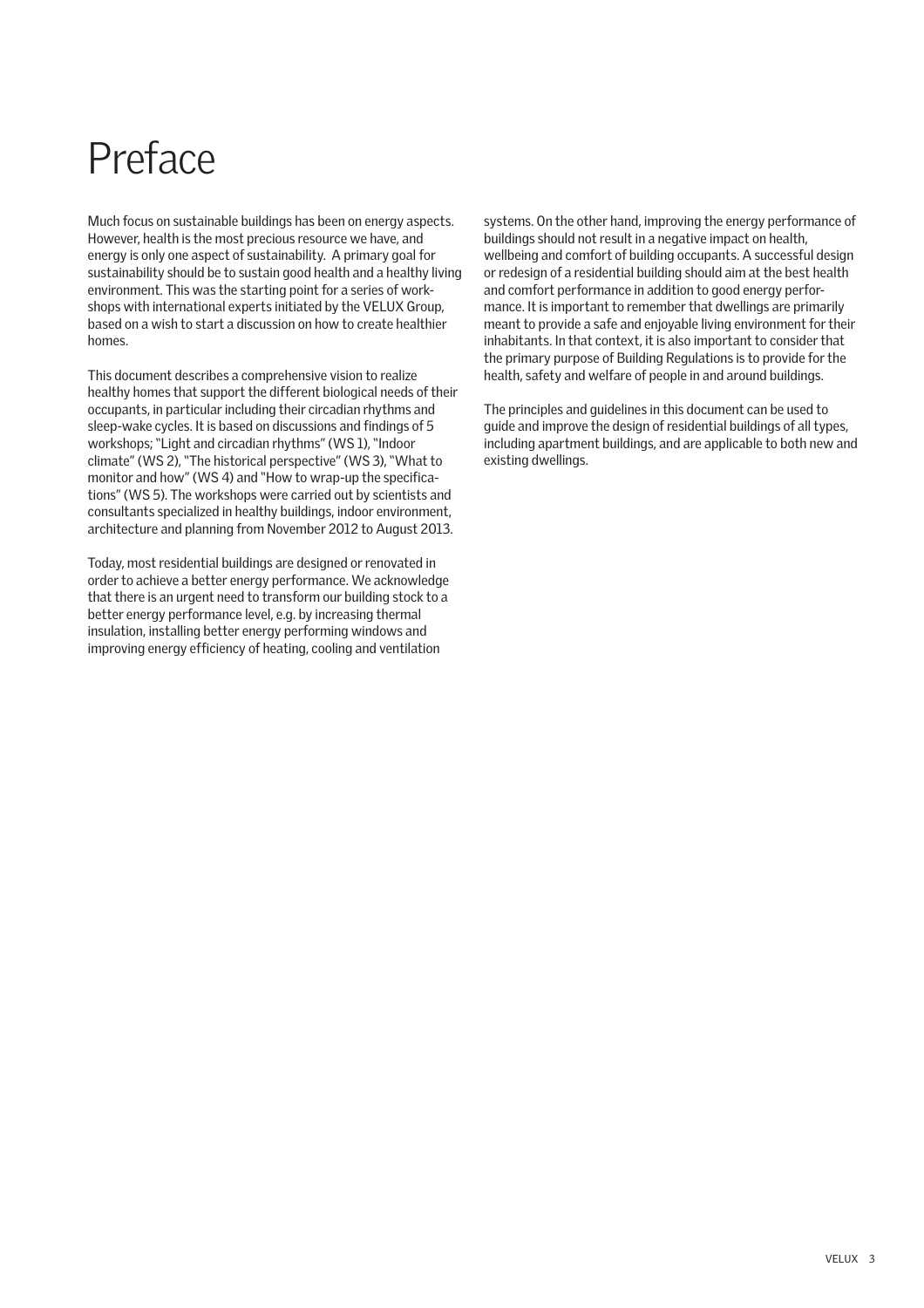## What is a Circadian House?

We understand a Circadian House as a dwelling that promotes health by synchronising the circadian rhythms of its occupants to the 24h day-night cycle and the seasonal changes of day length.

In this context, health is regarded (referring to the World Health Organisation (WHO)'s definition) as a state of complete mental, physical and social wellbeing, and not merely the absence of disease or infirmity. In other words: a Circadian House promotes not just physical health, but also comfort and general wellbeing.

An official definition of healthy housing does not exist. However, in 1990 the WHO identified three levels of environmental conditions that might also be applied to dwellings:

- 1. Desirable conditions, those which promote health;
- 2. Permissible conditions, those which are not ideal, but which are broadly neutral in terms of their impact on health;
- 3. Incompatible conditions, those that, if maintained, would adversely affect health.

According to ISO 16817:2012, circadian rhythm is defined as a characteristic periodic change in a living organism or life-related process. A circadian rhythm is an approximate daily periodicity, a roughly 24-hour cycle in the biochemical, physiological or behavioural process of living beings. Circadian rhythms may be influenced by optical radiation (light).

### Vision

During the workshops, several fundamental questions were asked about the link between housing quality, indoor environment, circadian rhythms and health. Questions like: Can a house really support circadian rhythms? Not by just providing for the adequate amount of daylight given the time of day, but also, e.g. by allowing indoor temperatures to follow (to a certain extent) the variation in outside temperatures. Can a building's design really support a healthy and active lifestyle? And how can the indoor environment in our homes promote comfort and wellbeing, rather than just maintain acceptable indoor conditions?

Most buildings that are being built today would probably belong to the 'permissible' category of healthy housing defined by WHO, but shouldn't homes do more than just provide permissible (or tolerable) conditions? With the principles presented in this document, we propose a more ambitious approach; one that aims for desirable conditions that really improve the physical health, comfort and wellbeing of building occupants.

Healthy building has been an aspiration through the entire history of mankind. The Old Testament in the Book of Levicitus provides the rules for avoiding the leprosy plague (dampness) at home. The positive health effects of e.g. sunlight and pure water were acknowledged already by the Egyptians and ancient Greeks. And for the Romans, health of people (in or outside their homes) was the highest law. Much later, in the 1860s, Florence Nightingale identified five essential points in securing health in dwellings: pure air; pure water; efficient drainage; cleanliness; and light, especially sunlight. "Do not build good hospitals, build good homes" is her famous quote (still very true).

Humans tend to maximise their comfort, which may not always be beneficial for health. A "wellness culture" is visible in modern societies. People want to stay healthy, consider what they eat, focus on physical exercise etc. What can architectural design do to further support a healthy lifestyle? Being physically active is a big part of a healthy lifestyle and this is where the home should promote the occupants to be active, without putting additional stress on their lives. A nice, inviting staircase and an easily accessible garden are examples.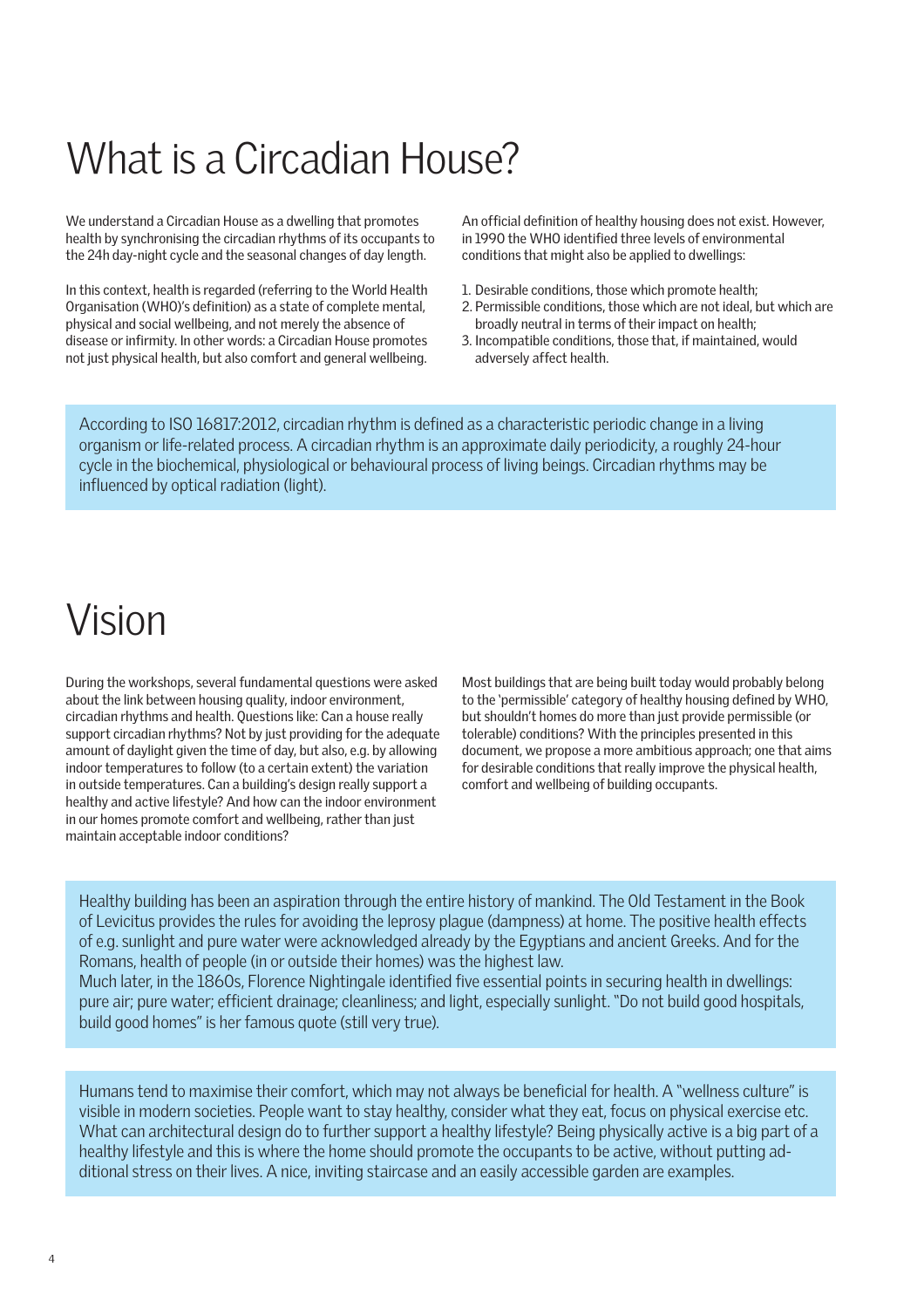## **Principles**

Based on the discussions, the core elements of a Circadian House have been identified under 3 key principles and 10 key factors.

#### Key principles

#### **Live in balance with nature**

– A house in balance with nature allows the occupants to live with and follow the daily and seasonal cycles of the outdoor environment. **Adaptability** – A house whose space and occupants can adapt to changing conditions (daily, seasonal) and needs.

**Sensibility** – A house that provides protection against harmful substances, which humans cannot sense, and allows freedom to control parameters that can be sensed.

#### Key factors

**Variation:** the focus on nature's cycles implies that the indoor environment should vary in time and space rather than target uniformity or non-variability.

**Light/darkness:** Exposure to high levels of daylight are needed in the main living areas of the house during daytime, with special attention to the rooms that are mainly used in the morning, whereas the bedrooms need to provide complete darkness at night time.

**Silence/sounds:** The presence of sound and contact to sounds from outdoors are desired during daytime, whereas quiet spaces are needed at night time.

**Control:** The occupants should be able to control the systems that influence parameters that can be sensed, e.g. like lighting level, air quality and indoor temperature.

The level of stimulation from environmental factors (light, sound, air, temperature) should be higher during day than night.

**Stimulation/absence of stimulation:** 

#### **Electrical lighting** should follow, support and supplement change and variation in the light spectrum and intensity through the course of the day and distribution in space.

**Outdoor/indoor relation:** Outdoor and semi-outdoor areas

are designed to be inspiring and easily accessible; and occupants are able to follow (changes in) outdoor conditions in all main living areas of the house.

**Cool/warm:** The house should provide temporal and spatial variation in the thermal environment that are logical (and e.g. follow – to a certain extent) outside temperature variations.

**Rest/activity:** The house design should inspire the occupants to be active, but also have areas for rest and restitution.

#### **Flexibility related to the seasons:**

the use of outdoor and semioutdoor spaces should be stimulated outside the heating season.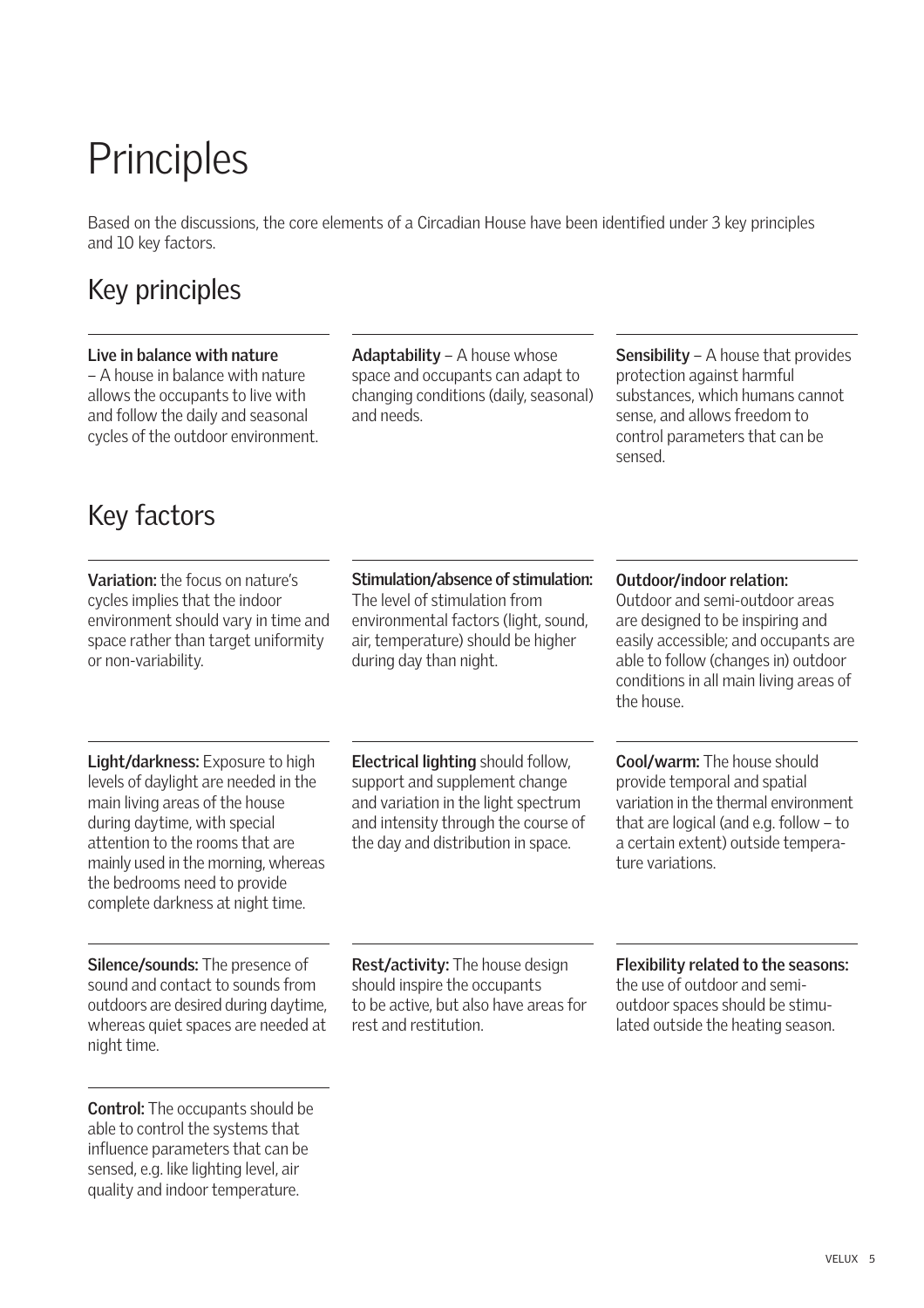## Building Site and Orientation

The quality of the building site is a crucial element to consider when designing a circadian house, as the site is an integral part of the living environment for the occupants. Ideally, the building site should be located in an area with good outdoor air quality and plenty of daylight and sunlight, and with limited outdoor noise levels. Other aspects are determination of prevailing winds and their seasonal changes. Also, levels of night light pollution should be considered.

Research studies have shown that people living closer to green spaces, including household gardens, neighbourhood parks and large green spaces, have better health profiles than those living farther away. So green building sites with lots of communal plants and trees are preferred.

The orientation of the rooms in the dwelling is another important factor to consider and should be defined based on the needs in each room for sunlight and daylight and considering thermal comfort and outdoor noise.

The main inhabited rooms of the house and the bedrooms should enhance 'seasonal biology' by allowing important seasonal signals to reach the occupants. Special consideration should be given on how to allow the sun to penetrate deep into the rooms in winter.

## Contact to nature

Dwellings should have at least one outdoor or semi-outdoor space (e.g. a garden, terrace or balcony) that provides direct contact to nature. Research studies show that improved mood and reduced stress are consistent benefits of living in close contact with nature.

Outdoor spaces must be treated as an extension of the house and designed to inspire the occupants to spend as much time as possible outside, offering a close contact to nature in all seasons of the year. Outdoor spaces should be designed for a variety of activities such as dining, playing, working, relaxing etc. People affected by the seasonal changes in day length will benefit from extra exposure to high levels of daylight in outdoor and semioutdoor spaces. Also, exposure to daylight and sunlight outside allows our body to produce vitamin D, which people in modern societies often lack due to the large amount of time spent indoors. Balconies and terraces should be shielded from wind and have good connections to relevant rooms of the house in order to maximise their use.

A garden is recognized to have a positive therapeutic effect. A garden should be arranged and designed so that it inspires to active outdoor life. Studies show that gardens will be more likely to ameliorate stress if they contain rich foliage, flowers, a water feature, congruent nature sounds (bird songs, moving water) and visible wildlife, particularly birds. Green outdoor environments also have sustained benefits for social, emotional, and cognitive development in children.

### View to outside

Views to the outdoor surroundings are crucial in order to maintain contact with nature and satisfy our needs for orientation in time and place while indoors.

There is clear evidence of the benefits of window views, particularly views offering contact to life and nature. A good view can have restorative benefits (leading to e.g. stress relief) and sometimes even result in quicker recovery time after illness and less post-surgery pain medication.

It is important to analyse view content on-site and make sure that all main living and activity rooms in the house have generous views to the sky and ground, and to natural and/or urban landscapes around the house.

Shading systems should be designed so that adequate views to the outside can be maintained in the rooms even at moments when it is necessary to block direct sun penetration. To this effect, it is important to consider proper control of sunlight in summer.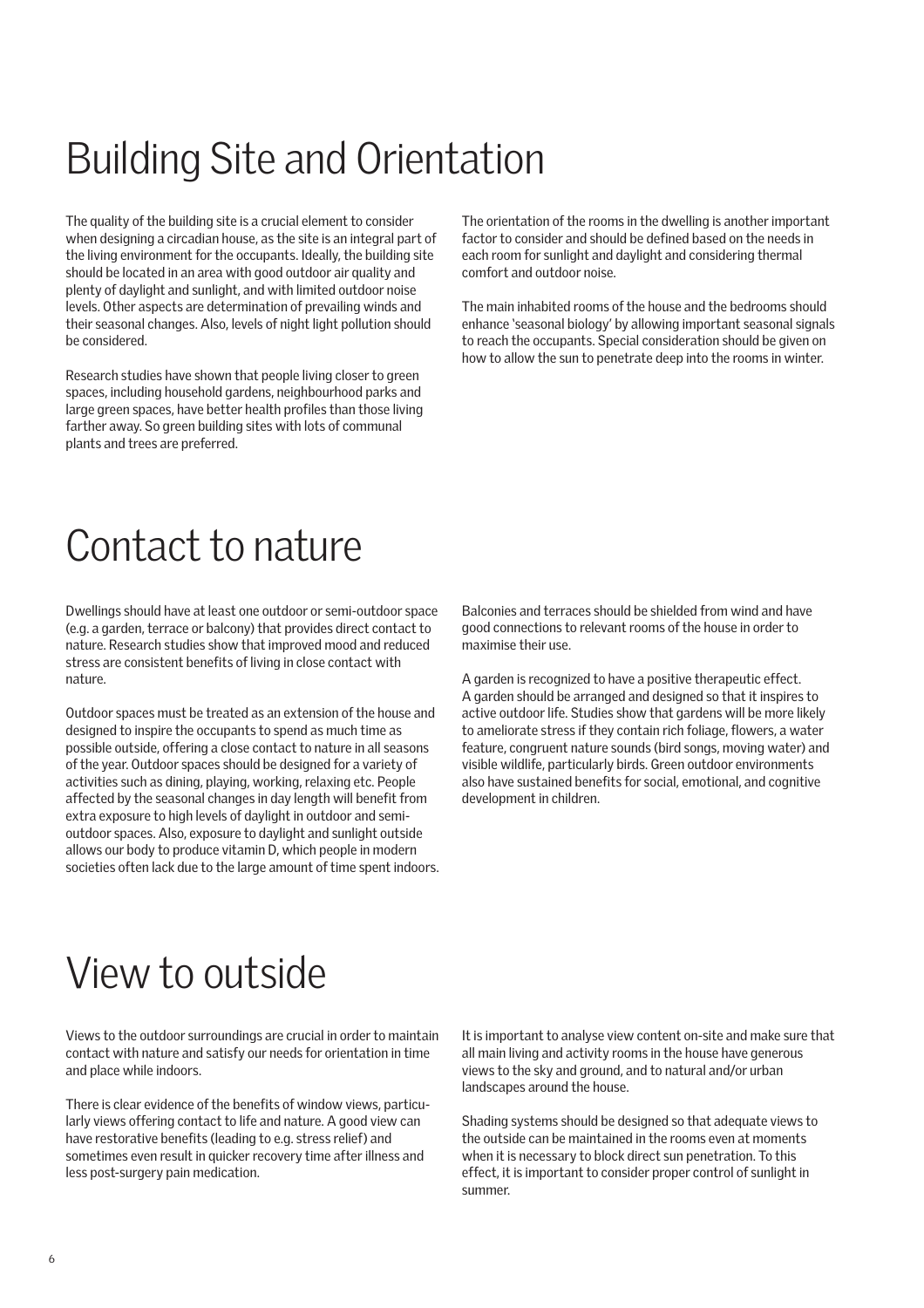# Healthy Light

Light is used by individuals for image forming light detection (vision) under a range of varied lighting levels and for a variety of non-image forming light detection (non-vision) tasks including as a daily time cue for sleep timing and as a modulator of levels of alertness. In addition, there is increasing evidence that human biology can be affected by changing light levels across the seasons. Seasonal depression has been linked to reduced light exposure in winter, whilst vitamin D synthesis requires light exposure around 300nm in the UV range and attenuated levels of vitamin D have been linked to increased vulnerability to both developmental and somatic diseases in adults. It should also be

noted that UV light also has strong germicidal actions that can prevent the spread of some diseases in buildings. The principles and guidelines for Healthy Light should incorporate all of these divergent biological roles of light. How our biology responds to light intensity, spectrum, timing, duration and its spatial distribution is highly complex and varies greatly between image- and non-image forming light detection tasks. "Good healthy lighting" incorporating all of the important biological functions of light has been largely ignored in architecture until very recently.

#### **Healthy lighting should consider the following factors:**

- The total daily light dose, which varies between individuals and as we age;
- Healthy light is linked to healthy darkness at night;
- Light sources with a broad daylight spectrum:
- Light received at eye level;
- Levels of UV-rich light reaching the skin;
- Timing, variation and duration of light exposure over the day and across the seasons.

The dynamic variation of light is a critical factor in setting and maintaining our 24h daily rhythms – our circadian rhythms, which in-turn play a key role in the regulation of the sleep/wake cycle. Sleep disruption has been linked to poor cognitive function, stress, depression, poor social interaction, metabolic and cardiovascular disease, and an increased susceptibility to infection and even cancer. As a result an appropriate light signal during the day and darkness at night are critical in maintaining key aspects of our overall health. Outdoor daily light exposure allows us to regulate our sleep/wake timing, levels of alertness and the synthesis of vitamin D. The reality is, however, that we spend most of our time indoors where we are exposed to relatively low light levels of a limited spectral range, and where the patterns of light and darkness occur at irregular intervals. Until recently in the history of our species, the dwelling space was used primarily as a space for sleep with most activities taking place outside. Today, work, entertainment, socializing, eating and sleep all take place in the same or similar physical spaces. Collectively, the consequences of poor light exposure and the subsequent impact upon health are placing a substantial burden on the individual, society and the broader economy.

- The intensity of light should provide opportunities for exposure to high daylight levels at the level of the eye, within the range of more than 1,000 lux up to around 5,000 lux, and should be designed to minimize visual discomfort.
- The light dose per day exposed to >1,000 lux should on average be more than 200 minutes with high intensity boosts, especially, in the morning.
- Good spatial distribution of daylight and sunlight is achieved by distributing windows in multiple external walls and the roof rather than placing them with only one orientation.
- Where possible, natural light should be allowed entry into the living spaces to provide exposure to natural levels of light in the UV range.
- Daylight with minimal spectral filtering should be delivered at those times of day when it is most needed for circadian regulation.
- A dwelling should follow the natural cycle of light and dark exposure - allowing high exposure to daylight in rooms used in the morning and in the main activity rooms used throughout the day, and complete darkness in the bedrooms at night.
- It is important to carefully consider exposure to darkness during the sleeping periods – as circadian and alertness regulation requires both light and dark periods over the day.

Lighting recommendations and design criteria are needed for all occupants of the living and work spaces, taking into account the requirements for older vs. younger adults and even those with special medical needs such as the visually impaired. A more flexible and dynamic solution is needed with options for both the provision of additional artificial light and the introduction of more natural light. It is now evident that daylight is not just a stimulus for vision, but acts as a key element in the regulation of many areas of human health. Sunlight through windows are an efficient means to deliver natural light, ideally compensating for the move of almost all sectors of society from the outside environment into covered dwelling spaces.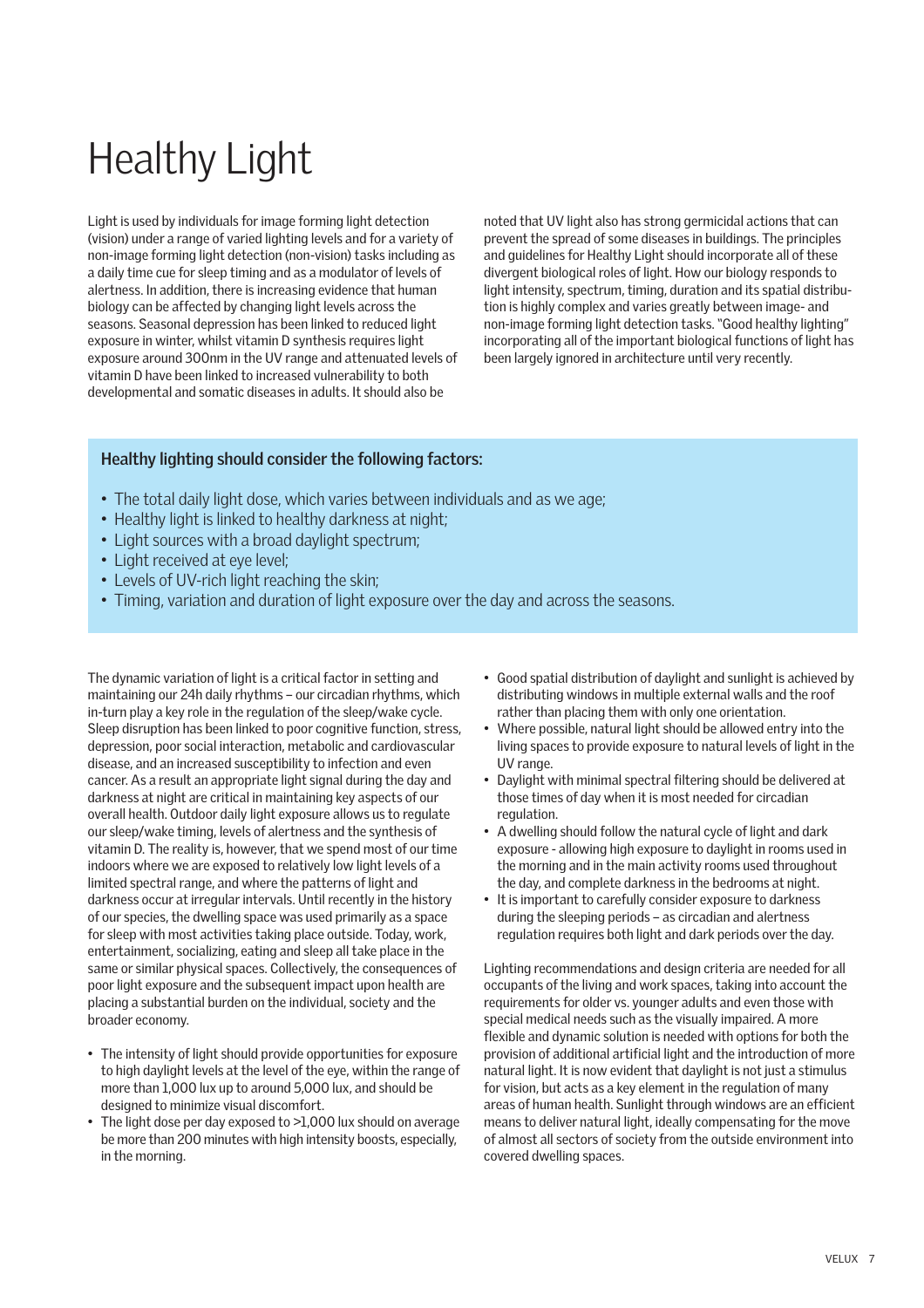## Healthy Indoor Air

Opening windows brings in fresh outdoor air and provides contact to the outside and rapid changes of indoor air quality. It allows you to sense changes in weather during the day and over the year. Contact to the outside is important for the well-being of occupants in residential buildings.

Airings should be a part of the daily cycle. It is executed by many families and associated with wellbeing, comfort and health. Operable windows ideally should be combined with a general system for basic fresh air supply using ventilation grilles in the facades or mechanical ventilation.

Opening windows provides the occupants with an immediate change in the indoor environ-ment, i.e. with a direct effect on air temperature, air velocity and air change rates. Efficient airings can be achieved by having more than one operable window and by locating these windows towards different orientations or at different heights in each main room. There should also be good options for cross and stack ventilation between rooms through the building.

Ventilation devices should be designed in such a way that occupants can prioritize privacy and silent operation when they prefer minimum sensory stimulation, e.g. during night time, but without compromising the basic requirements for ventilation. Control of the systems (and the momentary fresh air supply) is important. For more information about control of ventilation, see also under 'building controls'.

Many indoor air pollutants often present in dwellings cannot be sensed by humans and the house should, therefore, offer protection from these 'stealth pollutants'.

To minimize adverse health effects from indoor air pollution, the primary strategy should be source control, for example:

- Minimize, or preferably eliminate, emission of substances from building materials, which have documented health risks;
- Minimize, or preferably eliminate, emission of substances from consumer products, which have documented health risks;
- Minimize exposure to excess levels of outdoor airborne pollution;
- Minimize exposure to particle emissions from indoor sources like cooking;
- Minimize exposure to radon gas from the ground by investigating the local radon exposure and following local regulations as a minimum;
- Provide occupants with information and guidance that will support their choice of low pollutant-emitting furniture, household equipment, consumer products, cleaning agents, etc.

The kitchen can be the most affected room due to the pollutants (particles, NOx, etc.) emitted from the stove and oven when cooking. The negative health effect is increased if the kitchen is in open connection with the dining area, as exposure to cookingrelated particles are not limited to the kitchen area in that case. The most effective means of reducing pollutant exposure from cooking is by using an efficient cooking hood and ensuring that it will be turned on and in use whenever the kitchen is used for cooking. The cooking hood should be sufficient¬ly quiet so that it does not annoy the occupants, but should be audible so that it is not forgotten.

In kitchens and bathrooms, exposure to (excess peak levels of) moisture is also an issue. Well-functioning ventilation systems and adequate cooking hoods also take care of that.

Note that periodical exposure to pollutants in small and nonharmful doses, particularly as a child, will decrease the risk of developing allergies at a later stage in life. The effect is referred to as the hygiene hypothesis and is related to the functioning of the immune system.

In previous centuries, ventilation with high air change rates using natural ventilation was used to prevent spread of infectious diseases in patient rooms in hospitals. Maybe this approach can also reduce the spread of infectious diseases in homes. Note that UV light was also considered germicidal.

Natural ventilation is prioritised for the supply of fresh outdoor air. Natural ventilation can be combined with mechanical ventilation (hybrid ventilation). In that case mechanical ventilation with heat recovery is used only during cold periods to reduce energy use for heating. At other times, the ventilation can be natural and the ventilation rates can be substantially higher, which will help prevent overheating and also improve indoor air quality.

Current building regulations and ventilation design practices treat the entire house as one unit/zone. Consequently, some parts of the house will be ventilated too much and some too little (most notably: bedrooms). A room-by-room approach (demandcontrolled ventilation) would provide better indoor air quality. Demand-controlled ventilation will further improve the situation and at the same time limit the energy use for ventilation.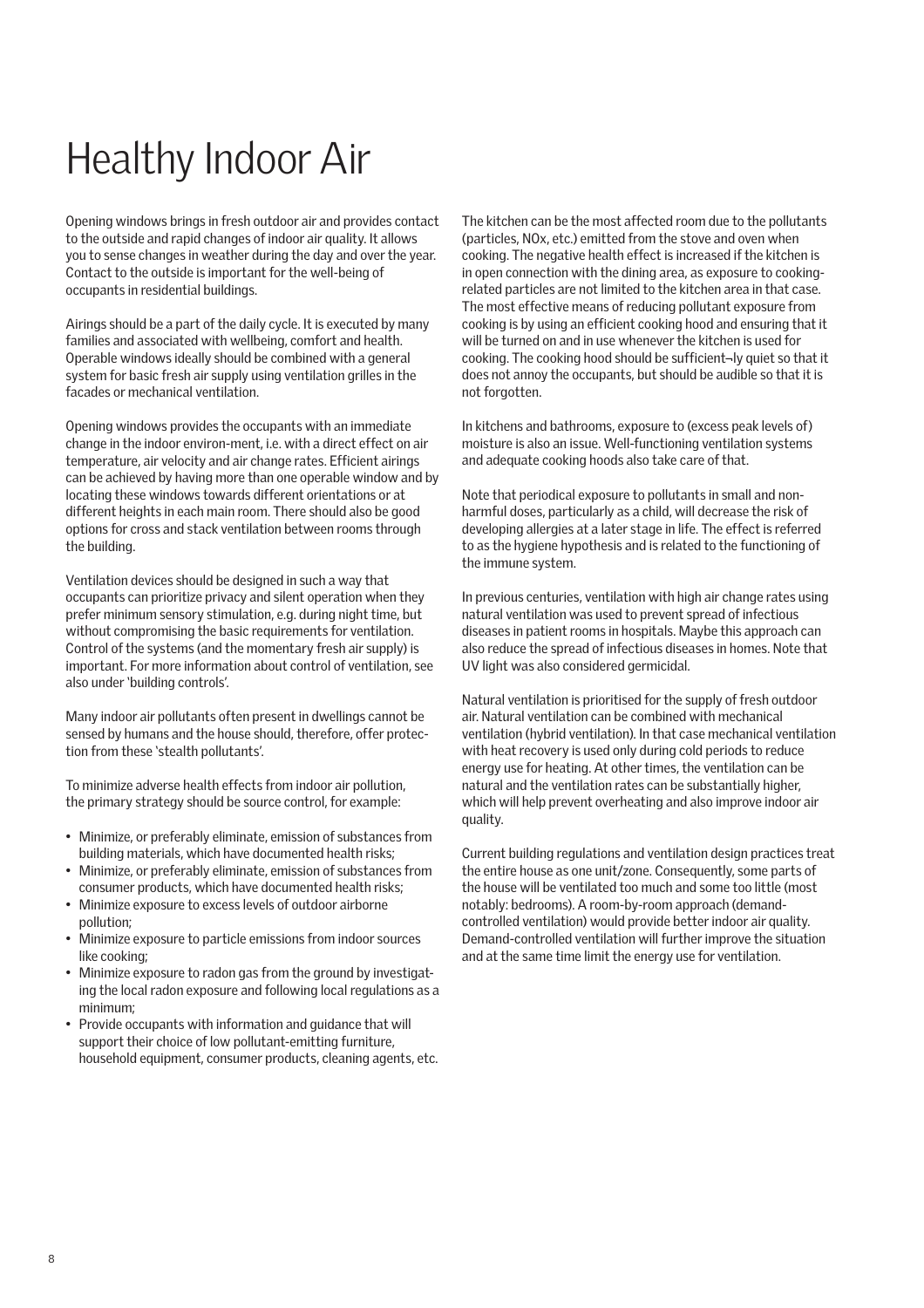## Emissions from Building Material and Consumer Products

Emissions of volatile organic compounds (VOC) from building materials, furnishing, decoration and consumer products need special attention. All interior materials emit chemicals to the indoor air and it is important to choose products that have low emissions and do not emit substances at hazardous levels. It is possible to select building materials on the market with special labels that guarantee low emission levels.

When choosing building and interior materials, different emission labels can be used. Many labelling schemes are available in the EU, but not all are required by regulation. Chemical products require a hazard classification, which addresses the chemical content of those material,s but does not address emissions to indoor air. The German AGBB label (AGBB = Ausschuss zur gesundheitlichen Bewertung von Bauprodukten or Committee for Health-related Evaluation of Building Products) provides limits for emissions of selected substances. The French VOC label (Émissions dans l'air intérieur) also has limits for a selected set of substances and is obligatory in France from September 2013. Both labels are based on tests of emission described in ISO 16000. Other emission labels that can be used are the Nordic (Scandinavian) Ecolabel, the European Ecolabel, the Finnish M1 label and the Danish Indoor Climate label.

Not only building materials emit chemicals to the air. Also furniture, electrical appliances and even toys can lead to deterioration of the indoor air. Occupants will bring in their furniture and belongings, and rooms will have different uses over time dependent on occupant needs. Therefore, the design of the house must be robust towards such changes in use and in emission loads over time. This applies especially to the design of the ventilation system: it should be able to accommodate different loads and uses.

Materials should also be easy to clean. A clean house is one of the primary measures against spread of disease. Note that it is not just cleaning intensity that matters in terms of indoor air quality, also the cleaning method should be considered and the cleaning products that are used.

Bedrooms should have easy access to places where bed linen can be vented periodically. This will reduce the moisture content of the bed linen and, thereby, reduce the prevalence of house dust mites. House dust mites thrive in moist sleeping environments and are a cause of allergy.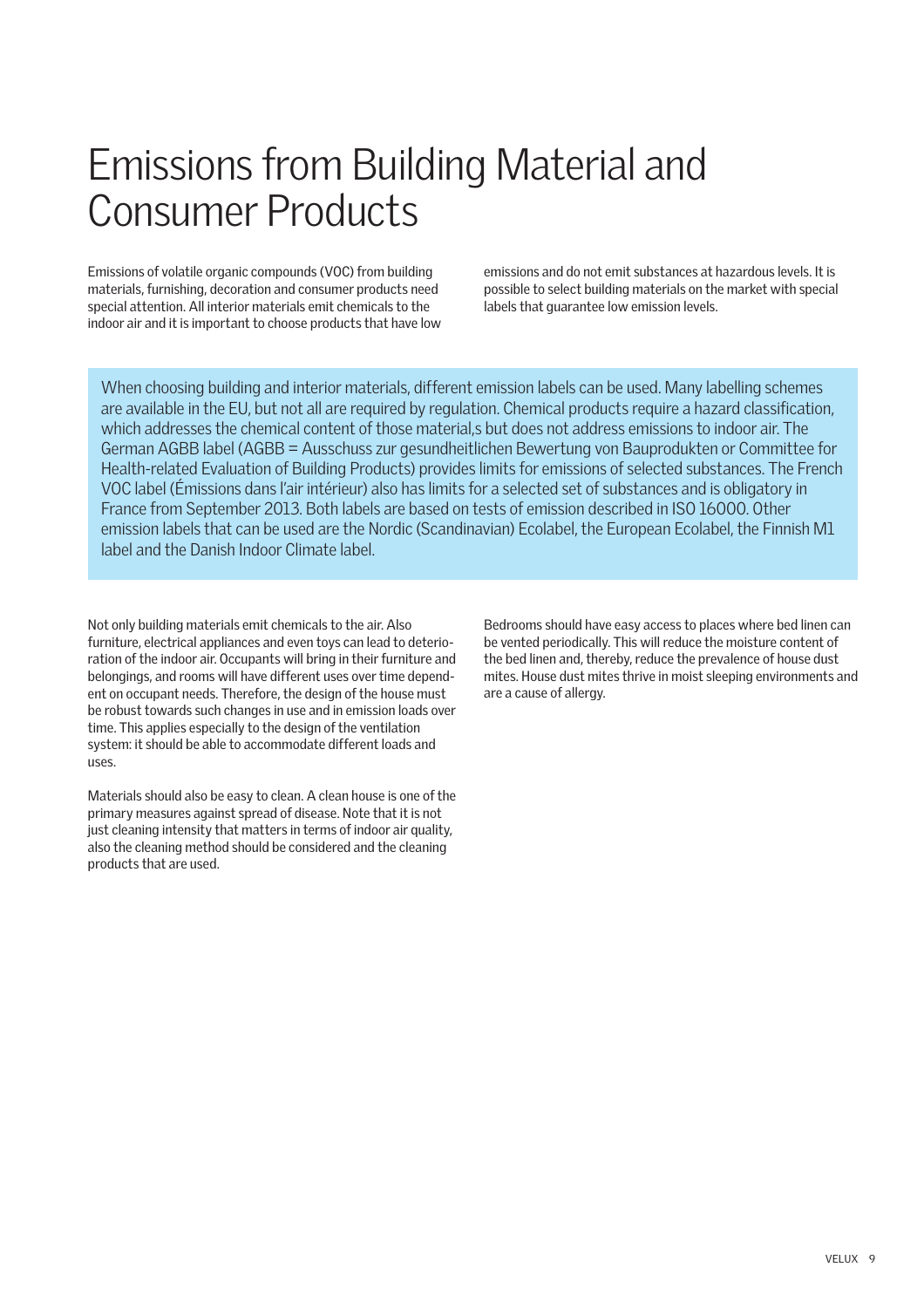## Healthy Thermal Environment

Preferably indoor temperature varies over the course of the day, in parallel with the outdoor temperature, which typically increases during the day and drops during the night. The indoor temperature should also follow the seasons (with limitations, of course), with minimum levels during the winter and maximum levels in summer.

Solar gains through windows have a large impact on the indoor temperature and should primarily be controlled with shading. Solar gains provide spatial variation of temperature in the rooms with local warm and cool spots. During winter with little solar gains, a local "hot spot" should be provided for in e.g. the living room, typically with a high temperature (vertical) radiant heat source. This 'hot spot' allows the occupants to seek a warm or cool position in the room that suits them and may thermally differ from the position of others in the same room. This 'hot spot' can look like a fireplace or gas stove in older houses, but then in a

modern form without the air pollution side effects, e.g. hot water based local heating systems.

In many cases healthy heating implies that radiant heat is used, not convective heating or warm air heating. Floor heating or radiant panels are good examples of radiant heating systems.

It should be possible to control the heating at room level, e.g. with thermostats on radiators or adjustable wall thermostats. It is important that the thermostats are effective at generating a fast enough response in change of room temperature when turned up or down.

A healthy environment implies that the right thermal environment is provided for. The dwelling and e.g. its heating system should be designed for adequate thermal comfort both in summer and winter

Architectural spaces should ideally promote people to have an active and healthy lifestyle, as opposed to being more passive. A thermally comfortable environment is not necessarily one that favours physical health. An example is a study by Van Marken, Lichtenbelt & Kingma, in 2013 which showed that for persons exposed to an indoor temperature at the low end or even just below the comfort range, non-shivering thermogenesis is activated which leads to increased metabolism. It is thus a quality of the indoor environment if there is some temperature variation and temperatures in winter are a bit on the cold side (and in summer on the warm side).

In summer the main issue is to keep the dwelling cool and avoid too high temperatures from excess solar gains. Overheating can normally be avoided by the use of solar shading and natural ventilation through window openings. Additional summer ventilation can be achieved by cross ventilation or stack ventilation (e.g. with windows and/or skylights in adjacent walls/roofs). Bedrooms are particularly important and must be designed and located to minimise overheating, e.g. by choosing a north/east location.

Night cooling is particularly efficient during warm periods, especially, if the dwellings have adequate thermal mass. Additional thermal mass will increase the capacity of the building to reduce temperature variations and, thereby, provide more robust thermal comfort.

Additional active mechanical cooling should be used as a last resort only to be applied when passive measures are insufficient.

The heating system must have additional heating capacity and must e.g. be able to heat up the house after a winter vacation. Cold draughts from entrance doors must be considered (and can be avoided e.g. with two entrance doors in cascade) to avoid excessive use of heating and unnecessarily cooling down of living spaces.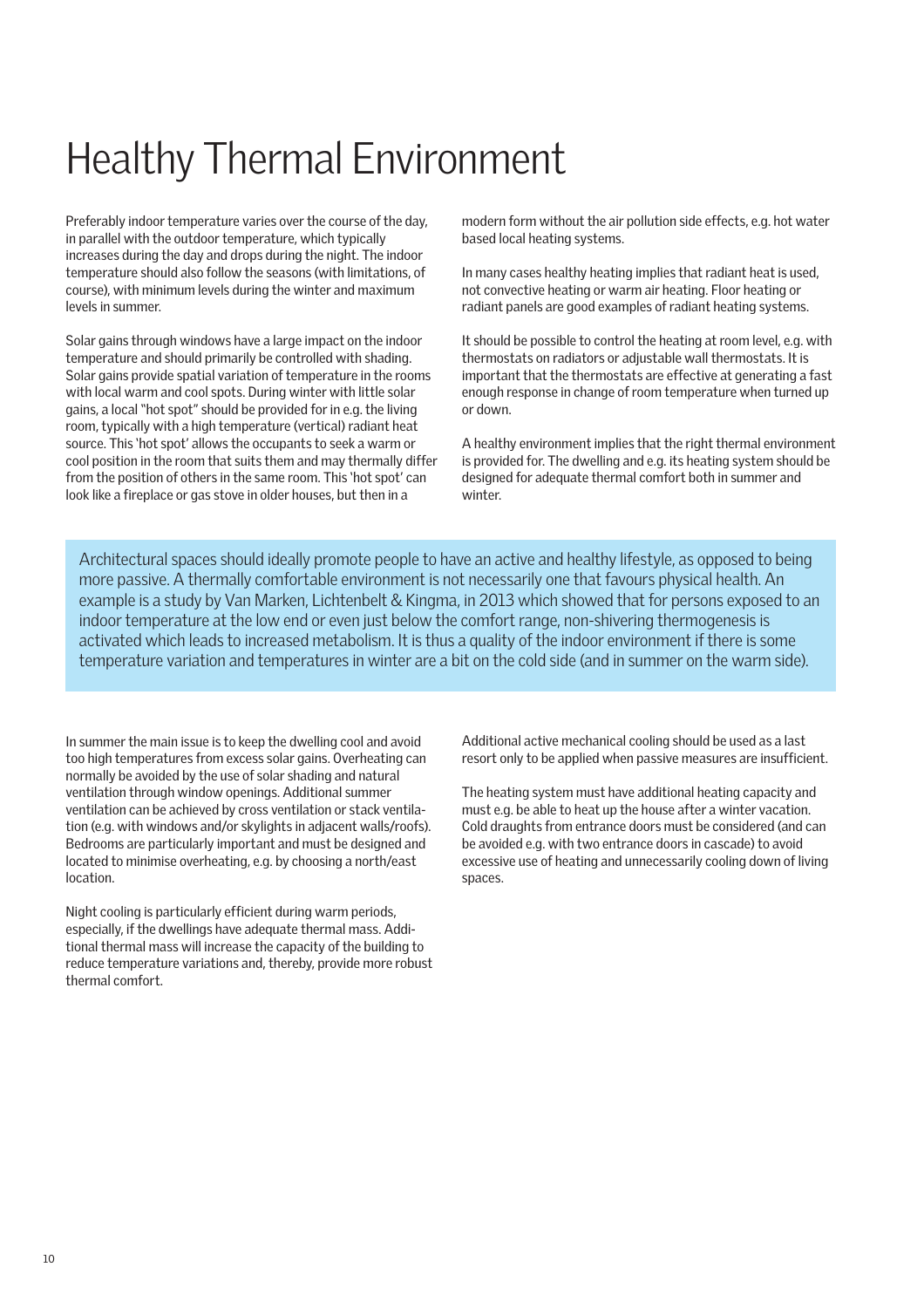As 70% of the time spent in dwellings for the average resident is in the bedroom, the environment in the bedroom has a huge impact on our health and wellbeing.

Inadequate thermal conditions in the bedroom can affect sleep quality, both in winter and in summer. The temperature in the bedroom influences body temperature, which has a substantial influence on sleep. It is especially the room temperature that a person is exposed to while falling asleep that has a large influence on the sleep quality, larger than the room temperature during the sleep.

Research suggests that a lower room temperature (as low as 16°C) during sleep than when awake is preferred. This has to do with thermal insulation of duvets and blankets that in most cases overcompensate for the reduced activity level during the sleep. The maximum temperature in a bedroom should be several degrees lower than in other rooms. It is important that a light duvet and light night dress is used during warm periods.

Bedrooms ideally have a north or east orientation, not a south or west orientation.

### Acoustics

Sound from the outside can be allowed to a certain extent during the day, but the occupants should be able to control the indoor level. Sounds that are "expected" and "wanted" are more acceptable and desired, e.g. the sounds of street life through an open window during daytime. Research is insufficient, but the existing data indicate that variations in sound levels and exposure to noise (unwanted sounds) can have a negative impact on wellbeing. High traffic noise levels indoors cause stress and should be avoided, especially in bedrooms.

There is often a trade-off effect, for example higher noise levels can be accepted in com-bination with the satisfaction of a specific need e.g. fresh outdoor air through open windows. This, however, requires that the occupant is in control.

Installation noise levels should be kept below 25-30 dB (A) in the main living spaces. At night, even lower noise levels are desired. It is important that occupants can adjust the momentary settings of ventilation systems manually in order to limit the noise levels when needed.

Also, noise from heating and cooling systems must be limited. Modern, energy efficient buildings have an increasing amount of complex building service systems (e.g. heat pumps) and the noise from these systems has been a problem in quite a few cases.

Adequate sound insulation between rooms and adjacent dwellings (neighbours) is important to allow for acoustic privacy. Both quiet and noisy activities must be possible without disturbing others or being disturbed by others.

Reverberation time is an important parameter for the acoustical experience of indoor spaces. Often buildings with 'soft' interior surfaces are being appreciated more by occupants and visitors. The right acoustics inside certainly supports overall wellbeing.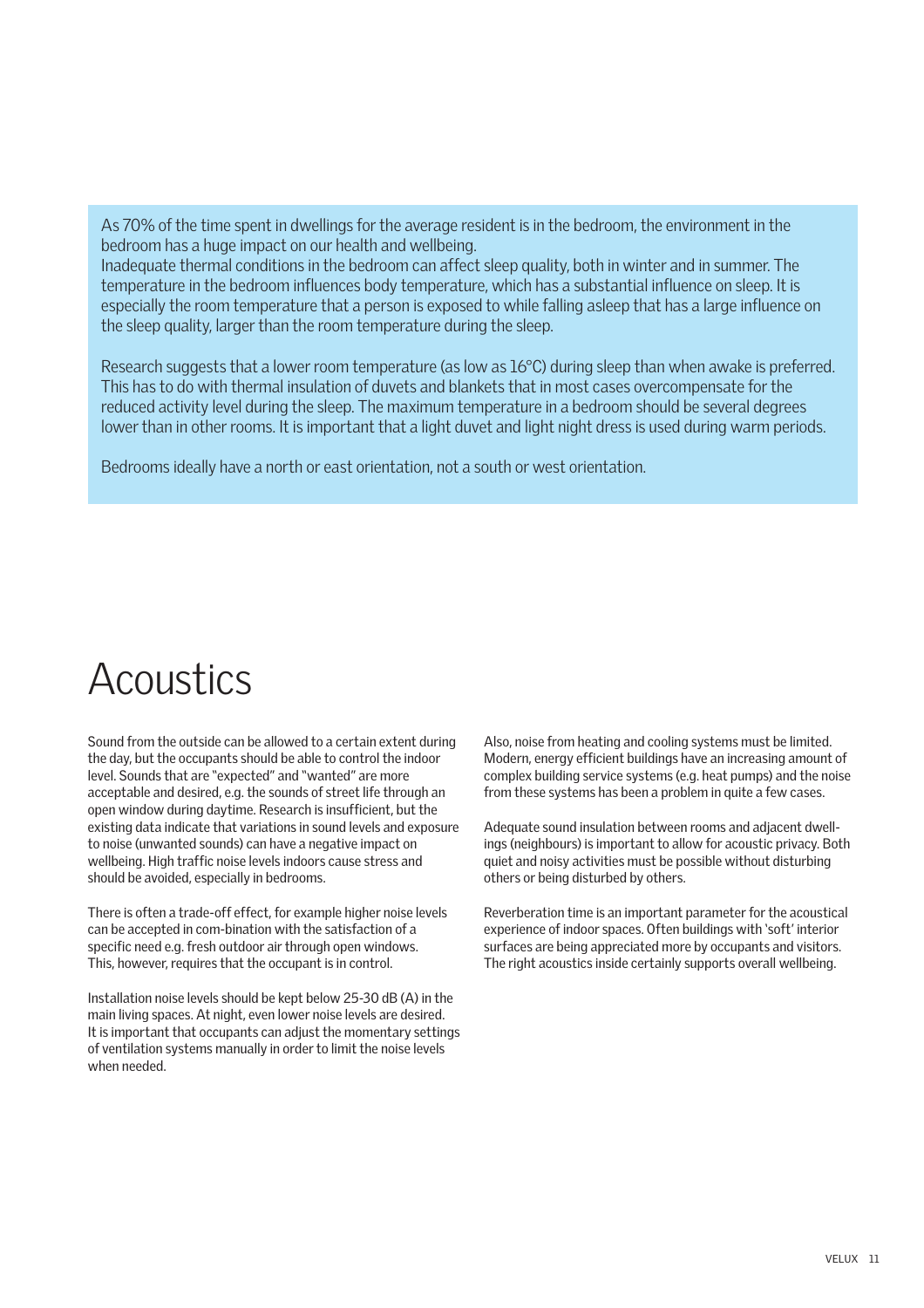## Building Controls

It is important that the functioning of control systems is transparent and comprehensible for the occupants and they can easily adjust the interior daylight levels, electric lighting, temperature, fresh air supply etc. according to their personal needs. Automatic systems are often of advantage, but always see to it that easy-to-use options to override the systems are available. Feedback indicators on e.g. indoor air quality and temperatures ( telling you that the systems have understood that you want some kind of change and giving you information about the current status of e.g. temperature, CO<sub>2</sub>-levels, etc.) are a plus as they help occupants to use the building service systems 'as intended'.

It is important that many indoor climate parameters can be controlled at the individual room level, not just at building level. Automated control strategies that work in one kind of room may not work in other room types. For example, let us look at ideally automatic control strategies for ventilation:

- Bedrooms: Automatic control based on presence detection or CO<sub>2</sub> concentration is preferable:
- Living rooms: Automatic control based on  $CO<sub>2</sub>$  concentration is preferable;
- Kitchen: Automatic control based on relative humidity or maybe even fine particles is preferable; an alternative is a cooking hood that is activated automatically when the furnace/ stove is in use;
- Bathrooms and toilets: Automatic control based on presence detection or relative humidity is preferable.

Control strategies, where possible, should support the circadian rhythms of residents. For example, the control strategy for electric lighting could include light sources with varying spectrum and intensity enabling programming according to time of day and type of room. Also, e.g. heating systems could be programmed to anticipate daily temperature changes.

A building control system needs to be robust toward different kinds of occupant use, toward failures/problems of parts of the systems, toward incorrect design assumptions (e.g. number of persons per room) and against occupant misuse.

At least, the following systems require some central control in combination with manual override options and an interface:

- Mechanical ventilation systems;
- Heating systems;
- Window opening systems;
- Solar shading systems;
- Electric lighting systems.

#### Simple, autonomous or advanced, central control?

The control system approach can be simple-autonomous or advanced with central control. The simple-autonomous approach is based on autonomous controls of e.g. window openings, radiator thermostats and solar shading. Each can be sensor-based and based on sophisticated algorithms, but each simpleautonomous control unit should operate independently of other controls. Positive and negative feedback/ interference between controls should be carefully considered.

The advanced-central approach is based on an advanced system with central control with local sensors connected to a central control unit. The central unit controls all systems in the house based on sophisticated algorithms. An example is the use of presence (PIR) sensors that detect activity after a period without occupancy, which will automatically lead to an airing (or flush) ventilation cycle.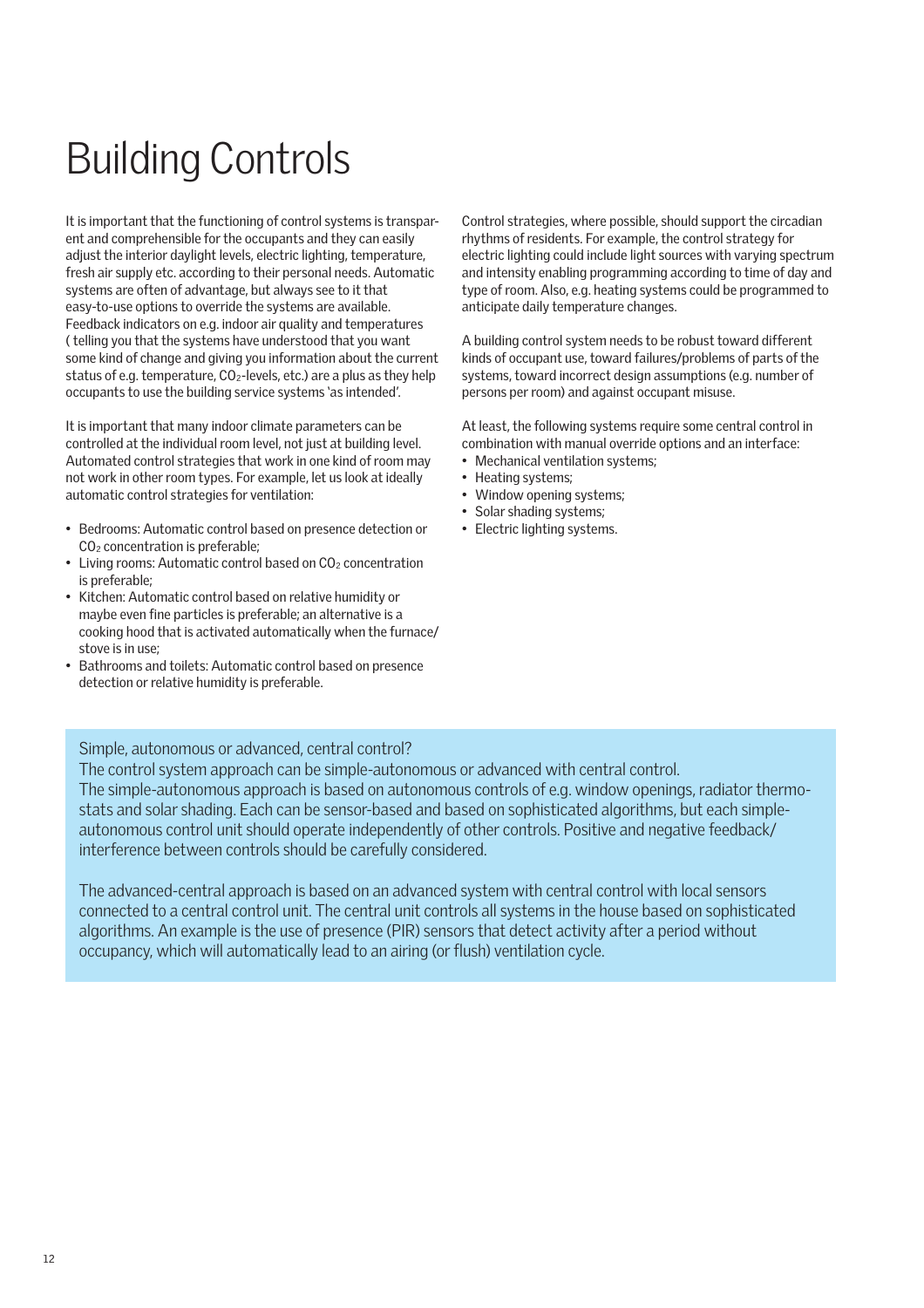## Commissioning & Post Occupancy Evaluation

When you construct circadian houses it is important to make sure that the design criteria (see e.g. the Appendix) are met when the buildings are finished and operational. Adequate verification at the different building stages is essential to ensure that the house will perform as originally planned. Evaluations should be made during the design phase, upon delivery and during use of the house.

The following aspects should be considered in this context:

- What should be checked or measured?
- When and for how long should this be done?
- Should the performance be evaluated in all rooms and dwellings or just in a selection of them?
- Where in the rooms should measurements take place?
- How to evaluate the performance: qualitative and/or quantitative?
- Which standard guidelines should be valid for measurements, simulations and e.g. questionnaires?
- What is the rationale behind the verification steps?

It often makes sense to make a systematic inventory of the building occupants' experiences. If so, choose a (Pre-) Post-Occupancy Evaluation based on questionnaires and structured interviews. Ideally, also create a 'benchmark' level of experience while the occupants are still living in their old homes (before moving into the new homes – test situation). The questionnaires to be used should be validated; and validated scales for subjective well-being, sleep-quality ratings, mood and alertness, etc. should be used. Aspects that can be included in a (Pre-) Post-Occupancy Evaluation are for example:

- Sleep patterns, e.g. with sleep diary, objective measurement of the 24h rest-activity cycle (actiwatch) and/or use of the Karolinska Sleepiness Scale (KSS);
- Self-reported health and well-being (e.g. using the WHO (Five) Well-Being Index or PANAS);
- Satisfaction with the indoor environment (e.g. with standard questions on satisfaction with lighting, thermal environment, indoor air quality, etc.).

The (Pre-) Post-Occupancy Evaluation, while living in the house, should include the elements mentioned above and be distributed several times to the occupants, taking into account seasonal effects. Care should be taken not to include elements which could be perceived by the residents as invasive (e.g. physiological or biochemical measurements using saliva, blood samples and/or urine for analyses, cortisol, melatonin or body temperature and heart rate). If possible, the same aspects should be evaluated after the occupants move out.

At the building level, the measurement program should include details about for example installation noise measurements (e.g. dB(A) as well as dB(C) to ensure that low-frequency noise is identified), inside and outside particle measurements, interior light levels during daytime, artificial lighting levels, fresh air supply and exhaust, and indoor temperatures. The time-frame is a minimum of one to two weeks of pre-measurement after the house has been certified for occupation and building control systems have been tested for operation. The measurement program should deliver data for the buildings as a whole and at room level.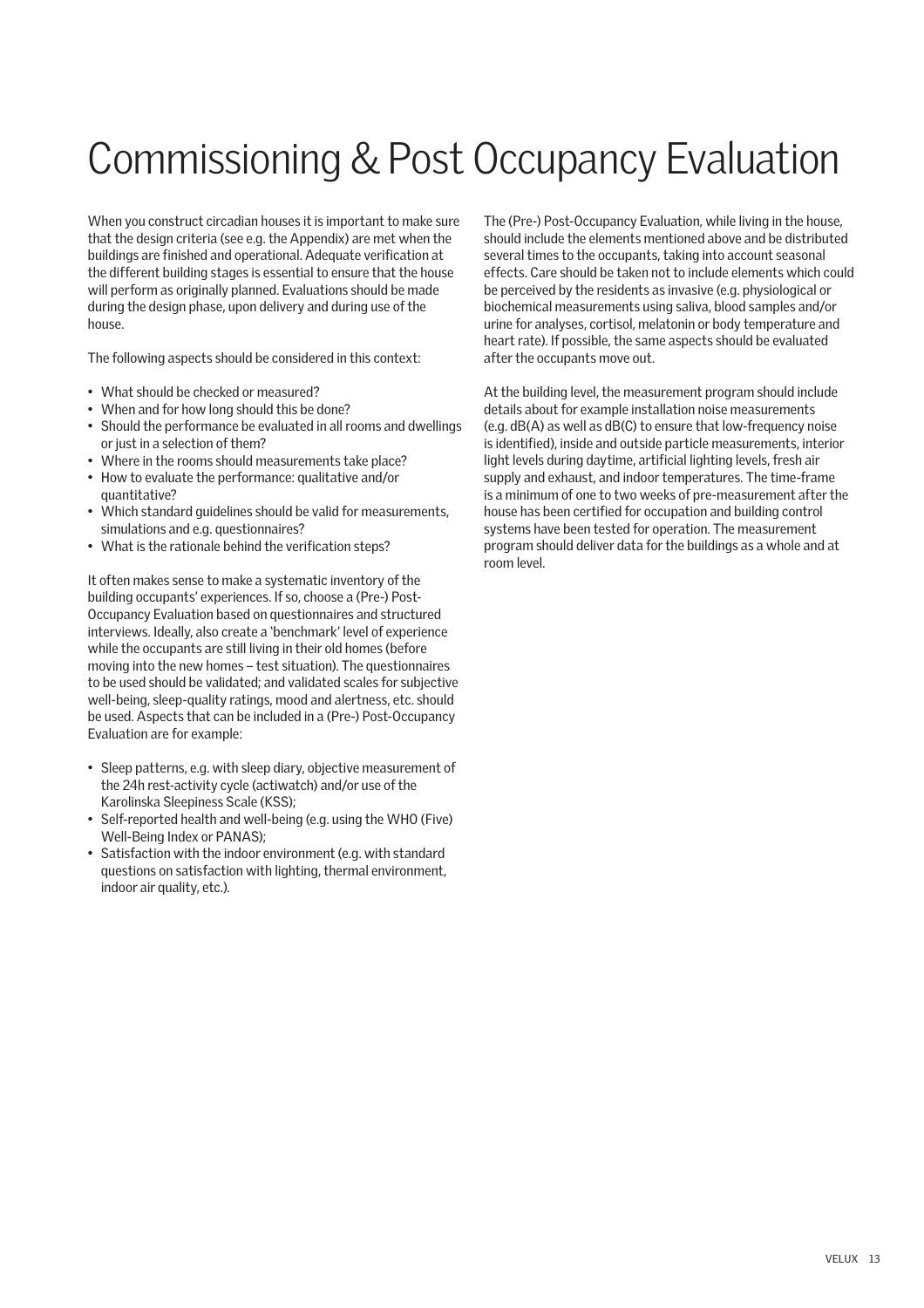# Further reading

Active House Alliance. Active House specifications. 2013. www.activehouse.info.

Boerstra, A.C., Beuker T., Loomans, M.G.L.C, & Hensen, J.L.M. 2013. Impact of available and perceived control on comfort and health in European offices. Architectural Science Review, 56(1), 30-41.

Boyce, P. R., Hunter, C., & Howlett, O. 2003. The benefits of daylight through windows. Troy, NY: Lighting Research Center. http://www.lrc.rpi.edu/programs/daylightDividends/index.asp.

Brager, G.S., & de Dear, R.J., 1998. Thermal adaptation in the built environment: a literature review. Energy and Buildings, Volume 27, Issue 1, February 1998, Pages 83–96.

Brainard, G.C., & Veitch, J.A., 2007. Lighting and Health workshop – final report based on a workshop session at the Commission Internationale de l'Eclairage meeting in Beijing (2007). NRCC report 50464. NRC Institute for Research in Construction, Montreal, Canada. http://archive.nrc-cnrc.gc.ca/obj/irc/doc/ pubs/nrcc50464/nrcc50464.pdf

CIBSE. 2013. TM52: The limits of thermal comfort: avoiding overheating in European buildings.

Commission Internationale de l'Eclairage (CIE). 2004/2009. Ocular lighting effects on human physiology and behaviour. (CIE 158:2004). Vienna, Austria: CIE.

Heschong, L. 1979. Thermal Delight in Architecture, MIT Press.

Hobday, R. 2010. Designing Houses for Health - A Review http://centrallobby.politicshome.com/fileadmin/epolitix/ stakeholders/Designing Houses for Health JUNE 2010 final. pdf.

Hobday, R., Dancer S.J. Roles of sunlight and natural ventilation for controlling infection: historical and current perspectives. J Hosp Infect 2013; 84:271-282.

Kaplan, R. 2001. The nature of the view from home: Psychological benefits. Environment & Behavior, 33(4), 507-542. Kellert, S.R., Heerwagen, J. and Mador, M. 2008. Biophilic Design: The Theory, Science, and Practice of Bringing Buildings to Life. John Wiley and Sons.

McDowell, I. 2006. Measuring health: a guide to rating scales and questionnaires. 3 ed. New York: Oxford University Press. Ong, boon Lay. 2013. Beyond environmental comfort. Routledge.

Van Marken, Lichtenbelt, W.D., and Kingma, B.R. 2013. Building and occupant energetics: a physiological hypothesis. Architectural Science Review, Vol. 56, Issue 1, 2013.

Veitch, J.A., and Galasiu, A.D. The physiological and psychological effects of windows, daylight, and view at home: Review and research agenda. In. Ottawa, ON: NRC Institute for Research in Construction, 2012.

World Health Organization (WHO). 2010. Guidelines for indoor air quality. http://www.euro.who.int/\_\_data/assets/pdf\_ file/0009/128169/e94535.pdf.

World Health Organization (WHO). 1948. Preamble. In Constitution of the World Health Organization as adopted by the International Health Conference, NY, 19-22 June, 1946; signed on 22 July 1946 by the representatives of 61 States (Official Records of the World Health Organization, no. 2, p. 100) and entered into force on 7 April 1948. Geneva, Switzerland: WHO.

Wirz-Justice, A., Graw, P., Krauchi, K., Sarrafzadeh, A., English, J., Arendt, J., et al. (1996). 'Natural' light treatment of seasonal affective disorder. Journal of Affective Disorders, 37(2-3), 109-120.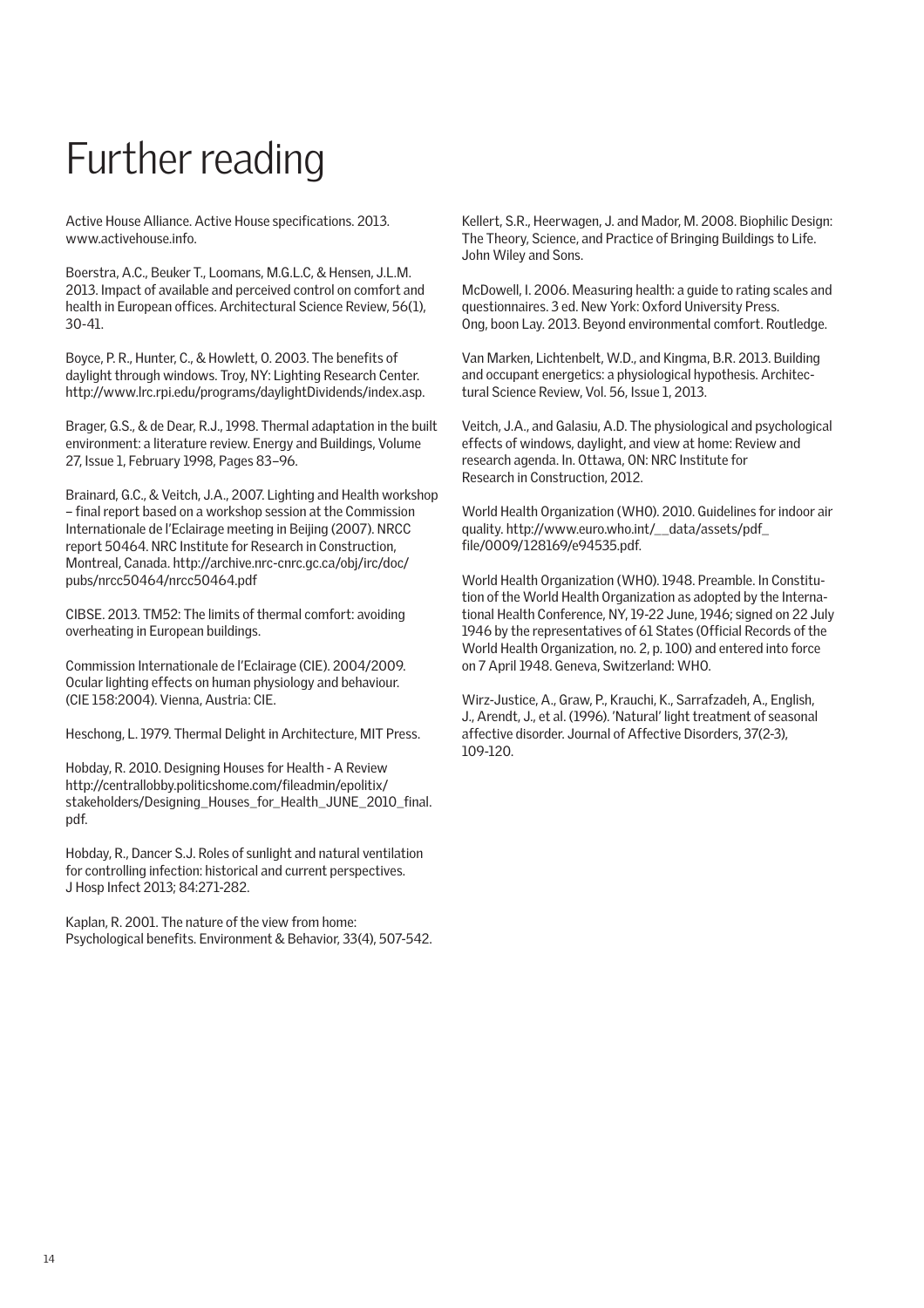# Acknowledgments

The specification is the outcome of a series of workshops with the following participants (alphabetically):

Anna Wirz-Justice, University of Basel, Switzerland Anne Helene Garde, National Research Center for the Working Environment, Denmark Atze Boerstra, BBA Binnenmilieu, The Netherlands Dean Hawkes, University of Cambridge, UK Francis Allard, University of La Rochelle, France Hal Levin, Building Ecology, US Jelle Laverge, University of Gent, Belgium Koen Steemers, University of Cambridge, UK Luc Schlangen, Phillips Lighting, The Netherlands Mariëlle Aarts, Eindhoven University of Technology, The Netherlands Nick Baker, University of Cambridge, UK Ole Bouman, Biennale Shenzhen Pawel Wargocki, Technical University of Denmark Per Olaf Fjeld, University of Oslo, Norway Richard Hobday, Independent researcher, UK Russell Foster, University of Oxford, UK Staffan Hygge, University of Gävle, Sweden Thomas Witterseh, Danish Technological Institute, Denmark Truus de Bruin, Delft University of Technology, The Netherlands

From the VELUX Group: Agnieszka Szwarczewska Jens Christoffersen Karsten Duer Marthijn Reekers Nicolas Roy Per Arnold Andersen Peter Foldbjerg Raymond van Hattum Thorbjørn Færing Asmussen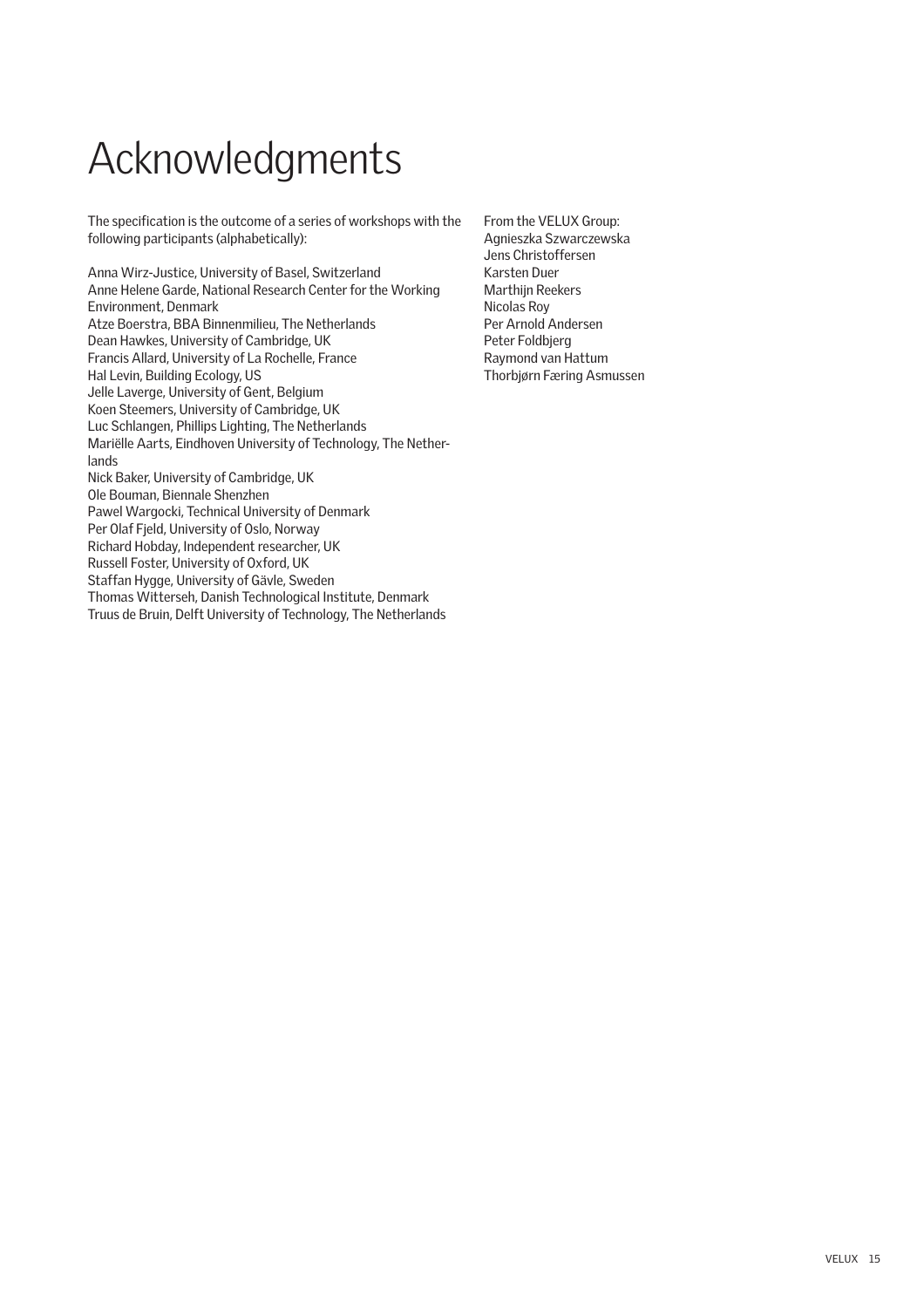## Appendix: Activity and room-based considerations

The table below describes several design aspects (occupant needs) and their Key Performance Indicators (KPI's). In the third column, some suggestions are given on what criteria to use, both quantitative and qualitative. The last column describes specifics to take into account when designing specific rooms (e.g. bedrooms or kitchens).

Note that the performance indicators and criteria presented in this appendix should be regarded as general guidance on how to design when you aim at realizing a Circadian House. The requirements should be tailored for the specific situation when used for a concrete project.

| <b>Need</b> | KPI                            | Standard criterion                                                                                                                                                                                                                                                                                                                                                                                                                     | Remarks                                                                                                                                                                                                                                                                                                                                                                                                                                                                                                                                                                                                                                                                                                                                                                                   |
|-------------|--------------------------------|----------------------------------------------------------------------------------------------------------------------------------------------------------------------------------------------------------------------------------------------------------------------------------------------------------------------------------------------------------------------------------------------------------------------------------------|-------------------------------------------------------------------------------------------------------------------------------------------------------------------------------------------------------------------------------------------------------------------------------------------------------------------------------------------------------------------------------------------------------------------------------------------------------------------------------------------------------------------------------------------------------------------------------------------------------------------------------------------------------------------------------------------------------------------------------------------------------------------------------------------|
| Light       | Light source                   | Daylight should be used as the primary light<br>source in all main rooms/areas occupied<br>during daytime.                                                                                                                                                                                                                                                                                                                             |                                                                                                                                                                                                                                                                                                                                                                                                                                                                                                                                                                                                                                                                                                                                                                                           |
|             | Daylight levels<br>when awake  | Provide opportunities for exposure to high<br>levels of daylight - range from more than<br>1000 lux up to around 5000 lux - design to<br>minimise visual discomfort.<br>The daily light dose per day exposed<br>to >1000 lux should on average be more than<br>200 minutes with high intensity boosts,<br>especially in the morning                                                                                                    | A dwelling should follow the natural cycle of light and dark<br>exposure - allowing high exposure to daylight in rooms used in<br>the morning and in the main activity rooms used throughout<br>the day.<br>Opportunities for exposure to high light levels (>1000 lux)<br>are particularly important in bedrooms, bathrooms,<br>breakfast area and the main activity rooms that are used<br>during daytime.<br>Secondary rooms and circulation areas should, preferably,<br>also have windows for daylight provision and contact to the<br>outdoors.<br>Also the house should have good adjacent outdoor spaces for<br>daylight exposure (terrace, garden, balcony, etc.).                                                                                                               |
|             | Daylight levels<br>when asleep | Sleeping rooms should ensure minimal<br>night-time exposure to light, e.g. with<br>adequate black-out blinds or curtains.                                                                                                                                                                                                                                                                                                              | It is important to carefully consider exposure to darkness<br>during the sleeping periods.<br>Bedrooms should be completely dark during the sleeping<br>period.                                                                                                                                                                                                                                                                                                                                                                                                                                                                                                                                                                                                                           |
|             | <b>Electrical lighting</b>     | Electrical lighting should be used as a<br>supplement to daylight when daylight is not<br>available or insufficient (e.g. early morning<br>(winter) and evening periods).<br>Electrical lighting should follow the variation<br>in spectrum and intensity experienced with<br>daylight at the respective times of the day<br>(e.g. morning, midday and evening spectrum).<br>Colour rendering index (CRI) should be higher<br>than 90. | Special attention should be given to the morning rooms in<br>order to provide the occupants with the high light levels they<br>need in the winter period.<br>Special attention should be given to the rooms used at night<br>during sleeping hours, e.g. bathroom and circulation areas.<br>Electric light sources used inside the building should be<br>carefully designed to the context of the space, time-of-use<br>etc. As an example, a blue-rich LED light source should be<br>avoided in bedrooms, especially for bedside lamps. But a more<br>blue-rich light source could be used in bathrooms as a<br>morning wake-up source.<br>Provide adequate levels of artificial lighting suitable for the<br>visual tasks performed by the occupants and for their<br>biological needs. |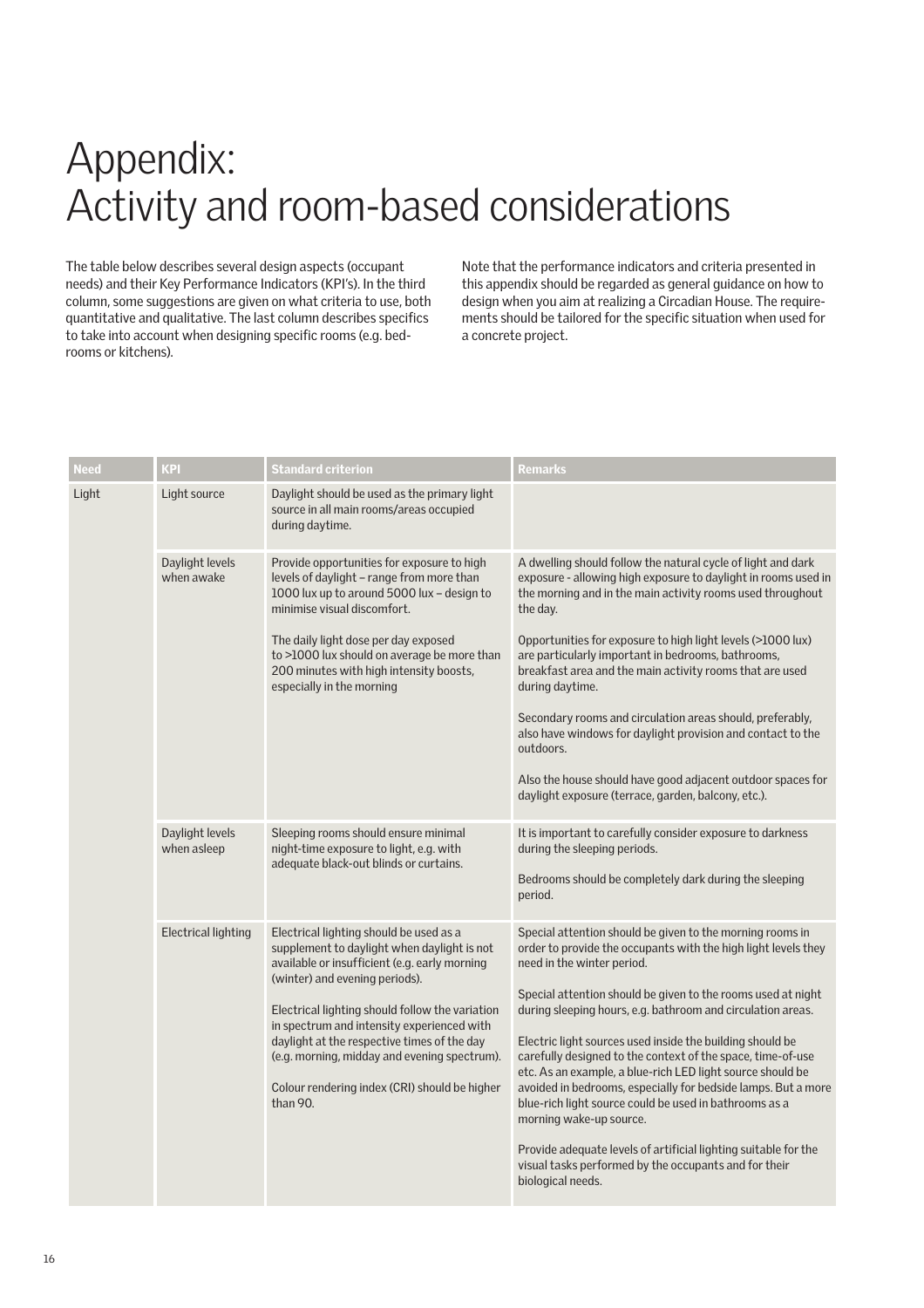| Need                            | <b>KPI</b>                                         | <b>Standard criterion</b>                                                                                                                                                                                                                                                                                                                                                                                                                                                                                                             | <b>Remarks</b>                                                                                                                                                                                                                                                                                                                                                                                                                                                                                                                                                                                                                                                                                                                                                         |
|---------------------------------|----------------------------------------------------|---------------------------------------------------------------------------------------------------------------------------------------------------------------------------------------------------------------------------------------------------------------------------------------------------------------------------------------------------------------------------------------------------------------------------------------------------------------------------------------------------------------------------------------|------------------------------------------------------------------------------------------------------------------------------------------------------------------------------------------------------------------------------------------------------------------------------------------------------------------------------------------------------------------------------------------------------------------------------------------------------------------------------------------------------------------------------------------------------------------------------------------------------------------------------------------------------------------------------------------------------------------------------------------------------------------------|
| Contact to the<br>outdoor       | Content of view                                    | View to the outdoors should allow for visual<br>contact with the sky, the ground and<br>landscape components.                                                                                                                                                                                                                                                                                                                                                                                                                         |                                                                                                                                                                                                                                                                                                                                                                                                                                                                                                                                                                                                                                                                                                                                                                        |
|                                 | View in multiple<br>directions                     | It is preferable with opportunities for a view<br>in multiple directions.                                                                                                                                                                                                                                                                                                                                                                                                                                                             |                                                                                                                                                                                                                                                                                                                                                                                                                                                                                                                                                                                                                                                                                                                                                                        |
|                                 | Privacy                                            | Some rooms and activities of the house<br>require privacy from the outdoors, in which<br>case it should be possible to block the view<br>from the outside (curtains, shutters).                                                                                                                                                                                                                                                                                                                                                       | Privacy is especially important to consider in bathrooms and<br>bedrooms, as well as other rooms depending on the situation<br>of the house and the occupants' wishes.                                                                                                                                                                                                                                                                                                                                                                                                                                                                                                                                                                                                 |
| Adequate<br>fresh air<br>supply | CO <sub>2</sub> / bioeffluents<br>concentration    | The fresh air supply is such that the maximum<br>CO <sub>2</sub> concentration is 1,000 ppm (or 600 ppm<br>above the outdoor CO <sub>2</sub> concentration).<br>Note that this is the amount needed to<br>prevent olfactory discomfort from bioefflu-<br>ents. If you aim at just preventing physical<br>health problems, you can allow higher CO <sub>2</sub><br>levels, e.g. up to 1,500 ppm.<br>An alternative to the CO <sub>2</sub> concentration (as<br>proxy for bioeffluent concentration) could be<br>presence of occupants. | It is possible - and preferable - to attain high ventilation rates<br>and low CO <sub>2</sub> concentrations indoors by natural ventilation.<br>(With natural ventilation systems, the risk of acute health<br>symptoms is minimized as there is no need for maintenance<br>of mechanical systems, which can become the source itself).<br>This can be achieved by locating operable windows towards<br>different orientations or at different heights within each<br>room, and by providing good options for cross and stack<br>ventilation through the building.<br>Be aware of the use of CO <sub>2</sub> sensors, e.g. with demand<br>controlled ventilation systems. These will give rise to problems<br>unless high quality and well calibrated sensors are used |
| Air quality<br>source control   | <b>Particles</b>                                   | The PM 2.5 concentration is less than<br>20 µg/m <sup>3</sup> (yearly average) or less than<br>40 µg/m <sup>3</sup> (daily average) (based on WHO<br>air quality guidelines).                                                                                                                                                                                                                                                                                                                                                         | Exposure inside to PM 2.5 from outdoor sources can be partly<br>avoided by selecting an 'unpolluted building site' far enough<br>away (>300 m) from busy roads, industry, agriculture etc.<br>In case this is unavoidable: use extra supply filtering in<br>ventilation grilles and mechanical ventilation systems, and<br>design the façade for extra air tightness.<br>Smoking and other particle producing activities (like burning<br>of candles) indoors should be avoided.<br>High levels of fine particles in kitchens during cooking<br>activities can be largely avoided by adequate hoods/source<br>ventilation.                                                                                                                                             |
|                                 | Gases,<br>Volatile Organic<br>Compounds<br>(VOC's) | For specific exposure limits for VOC's:<br>see the "WHO guidelines for IAQ" report.                                                                                                                                                                                                                                                                                                                                                                                                                                                   | Use source control where possible. For example, select low<br>emission building materials and low emission installation<br>components where possible.<br>Avoid building site with polluted soil if possible.<br>Certain cleaning products may cause problems, low emission<br>products are preferred.<br>Children's rooms can contain many toys and electronic<br>devices, which may emit high levels of chemical substances.<br>These substances can build up when the rooms are unoc-<br>cupied and unventilated.                                                                                                                                                                                                                                                    |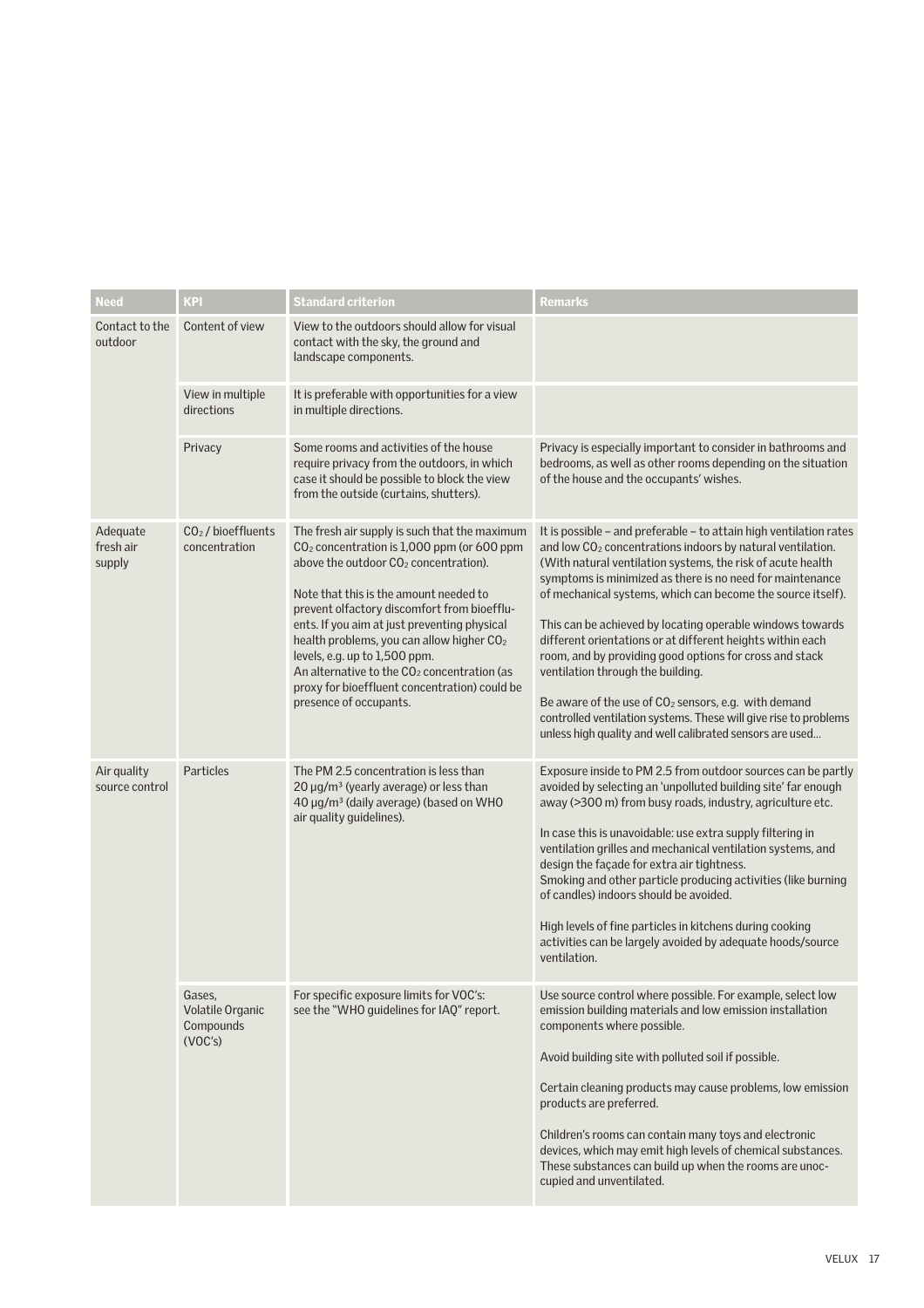| <b>Need</b>                      | <b>KPI</b>                                    | <b>Standard criterion</b>                                                                                                                                                                                                                                                                                                           | <b>Remarks</b>                                                                                                                                                                                                                                                                                                                                                                                                                                                                                                                                                                                                                                                                                                                                                                                                                                                                                                                                                                                     |
|----------------------------------|-----------------------------------------------|-------------------------------------------------------------------------------------------------------------------------------------------------------------------------------------------------------------------------------------------------------------------------------------------------------------------------------------|----------------------------------------------------------------------------------------------------------------------------------------------------------------------------------------------------------------------------------------------------------------------------------------------------------------------------------------------------------------------------------------------------------------------------------------------------------------------------------------------------------------------------------------------------------------------------------------------------------------------------------------------------------------------------------------------------------------------------------------------------------------------------------------------------------------------------------------------------------------------------------------------------------------------------------------------------------------------------------------------------|
|                                  | Excess moisture<br>and mould                  | At normal use indoor, the absolute humidity<br>level should not be higher than 3 g/kg above<br>the outdoor levels.                                                                                                                                                                                                                  | Source control (e.g. peak ventilation of bathrooms during<br>showers) is the first choice.<br>Several studies found strong associations between dampness<br>and moulds in buildings and asthma plus other health<br>problems. But no exact limits can be given yet for safe mould<br>concentrations or humidity levels.<br>Follow the EU precautionary principle ('exposure as low as<br>reasonably achievable') and keep inside humidity at the level<br>as described to the left.<br>In kitchens, the main strategy should be to 'catch' cooking<br>moisture (and other cooking related pollutants) at the source,<br>e.g. with high efficiency cooking hoods (that do not disturb<br>the general mechanical ventilation system, if there is any).<br>Recirculation cooking hoods should be avoided.<br>Maintenance of both hood system and general mechanical<br>ventilation systems that serve the kitchen area and e.g. the<br>bathroom is important.<br>Clothes should not be dried indoors. |
|                                  | Radon                                         | Radon concentration should be kept below<br>$100 Bq/m3$ .                                                                                                                                                                                                                                                                           | Radon is mainly a problem in areas with Radon rich soil.<br>Make a test on site if in doubt whether anti-Radon measures<br>should be taken (e.g. installation of a separate extraction<br>ventilation system for the crawl space).                                                                                                                                                                                                                                                                                                                                                                                                                                                                                                                                                                                                                                                                                                                                                                 |
| Cool<br>environment<br>in summer | Maximum<br>operative summer<br>temperature    | The maximum operative temperature during<br>warm periods (with a running mean outdoor<br>temperature Trm - see EN 15251 - of 12°C or<br>more) is below the adaptive maximum indoor<br>temperature levels as described in Annex A2<br>of EN 15251 for naturally ventilated buildings.                                                | In bedrooms, temperatures should be lower than in other<br>rooms (e.g. by 2°C) as one is more sensitive to high tempera-<br>tures when falling asleep. Therefore, bedrooms are ideally<br>placed to the north or east.<br>Especially, the temperature in the bed (under sheets etc.)<br>matters; always correct for the clo value of the mattress<br>and the bedding.                                                                                                                                                                                                                                                                                                                                                                                                                                                                                                                                                                                                                              |
|                                  | Air motion<br>summer                          | Air motion from personally controlled devices,<br>e.g. operable windows and table fans,<br>compensate for increased air temperature.<br>Air velocities up to 1.0 m/s are acceptable<br>(but only when under direct control by<br>occupants) with a temperature offset that<br>can be determined from e.g. figure A2 in EN<br>15251. |                                                                                                                                                                                                                                                                                                                                                                                                                                                                                                                                                                                                                                                                                                                                                                                                                                                                                                                                                                                                    |
| Warm<br>environment<br>in winter | Minimum<br>operative winter<br>temperature    | The minimum operative temperature during<br>cold periods (with Trm below 12°C) is above<br>20°C or class B level for winter as described<br>in EN 15251.                                                                                                                                                                            | In bedrooms and circulation areas, lower temperatures can<br>be allowed.<br>Bathrooms require a higher temperature (e.g. by 4°C) than<br>other rooms, as you sometimes spend time there naked.                                                                                                                                                                                                                                                                                                                                                                                                                                                                                                                                                                                                                                                                                                                                                                                                     |
|                                  | Draft & other local<br>discomfort<br>- winter | Airspeed levels should be below 0.20 m/s in<br>winter in living zones.<br>For criteria for other kinds of local discomfort<br>(e.g. radiant asymmetry), see the class B<br>requirements for local discomfort in ISO EN<br>7730 and/or EN 15251.                                                                                     | Natural ventilation openings must be located so that airings<br>can be made without disturbing defined working/sitting<br>areas in the house.<br>Draft should also be addressed when selecting ventilation<br>system components (esp. air inlets).                                                                                                                                                                                                                                                                                                                                                                                                                                                                                                                                                                                                                                                                                                                                                 |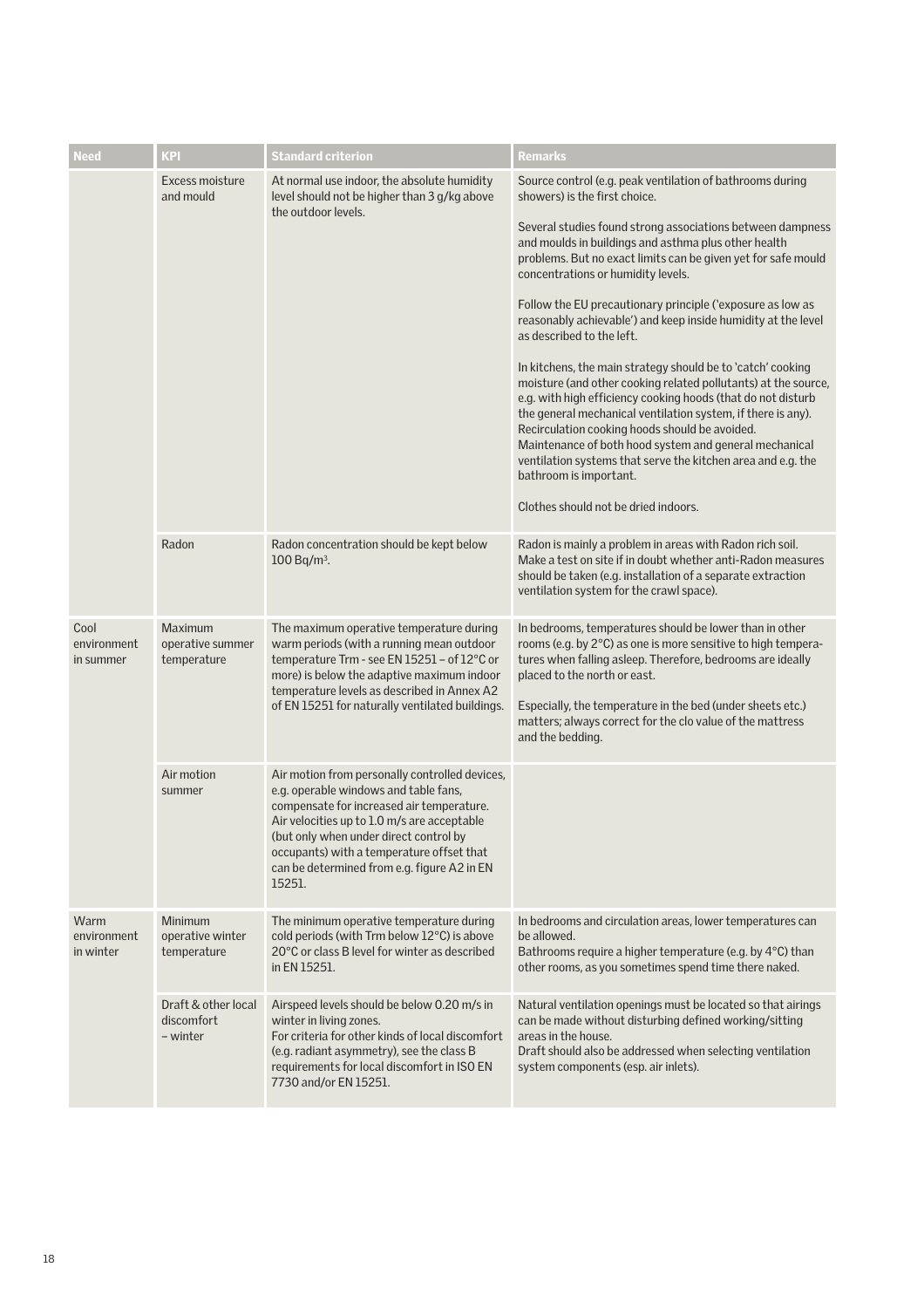| Need                                             | <b>KPI</b>                                                               | <b>Standard criterion</b>                                                                                                                                                                                                                                                                                                                                                              | Remarks                                                                                                                                                                                                                                                                                                                                                                                     |
|--------------------------------------------------|--------------------------------------------------------------------------|----------------------------------------------------------------------------------------------------------------------------------------------------------------------------------------------------------------------------------------------------------------------------------------------------------------------------------------------------------------------------------------|---------------------------------------------------------------------------------------------------------------------------------------------------------------------------------------------------------------------------------------------------------------------------------------------------------------------------------------------------------------------------------------------|
| Quiet                                            | Installation noise<br>level                                              | Installation level, e.g. from ventilation or<br>heating systems, below 25-30 dB (A).                                                                                                                                                                                                                                                                                                   | In bedrooms this should be below 20-25 dB (A).<br>Levels up to 45-50 dB (A) are temporarily allowed in<br>bathrooms and kitchens (to allow for moisture peaks).                                                                                                                                                                                                                             |
|                                                  | Internal wall sound<br>insulation                                        | Acoustical wall insulation should comply with<br>local building regulations.                                                                                                                                                                                                                                                                                                           | For extra acoustic privacy or to guarantee sleep quality in<br>bedrooms, better sound insulation may be required than<br>described in the standard building regulations. In those cases<br>requirements for hotel rooms can be used for inspiration.<br>Special attention is needed for rooms used during the day for<br>work at home: here also extra sound insulation might be<br>needed. |
|                                                  | Facade sound<br>insulation                                               | Acoustical insulation of facades should also<br>comply with local building regulations.                                                                                                                                                                                                                                                                                                | Modern stereo installations are very powerful and have a lot<br>of low frequency noise to be considered when designing or<br>analysing wall insulation between dwellings.<br>Urban zones have special problems and ask for extra<br>insulation of facades.<br>In more noisy environments (e.g. next to busy roads),<br>bedrooms should be placed on the quiet side of the building.         |
| <b>Effective</b><br>control of<br>indoor climate | Potential for<br>control of light<br>exposure                            | Daylight penetration should be adjustable,<br>e.g. by curtains or solar shading.<br>Also electric lighting should be adjustable<br>(and ideally even the lighting colour).                                                                                                                                                                                                             |                                                                                                                                                                                                                                                                                                                                                                                             |
|                                                  | Potential for<br>control of<br>ventilation                               | Air exchange rate should be adjustable by<br>occupants in a large range (e.g. between<br>0.1 and 10 air exchange rates).<br>Operable windows and other natural<br>ventilation devices should be easily<br>adjustable.<br>If a mechanical ventilation system is in place:<br>make sure that the system has at least 3<br>different settings that can be influenced by<br>the end users. | The relevance of insect screens in summer should be<br>considered.<br>Bathrooms ideally have operable windows to supply for extra<br>natural ventilation when wanted by the occupant.<br>Mechanical ventilation systems should be adjustable at least<br>in the kitchen and bathroom.                                                                                                       |
|                                                  | Potential for<br>control of<br>temperature in<br>winter (heating)        | Thermostats or other temperature control<br>devices should allow for control of the heating<br>system in winter. The preferred temperature<br>range is about +/-4°C around a standard set<br>point.                                                                                                                                                                                    | The first choice is control options at room level, not just at<br>building level.                                                                                                                                                                                                                                                                                                           |
|                                                  | Potential for<br>control of<br>temperature in<br>summer (heat<br>influx) | Operable windows, solar shading systems,<br>etc. should allow for control of the thermal<br>environment indoors in summer.                                                                                                                                                                                                                                                             | Limitation of solar influx in summer is especially important in<br>bedrooms.                                                                                                                                                                                                                                                                                                                |
|                                                  | Potential for<br>control of<br>installation noise                        | Noise producing climate systems (e.g. for<br>ventilation or heating) are adjustable with at<br>least 3 different settings (3 different noise<br>levels).                                                                                                                                                                                                                               | When automatic control of climate systems producing noise<br>is used, make sure the systems can be overruled manually.                                                                                                                                                                                                                                                                      |